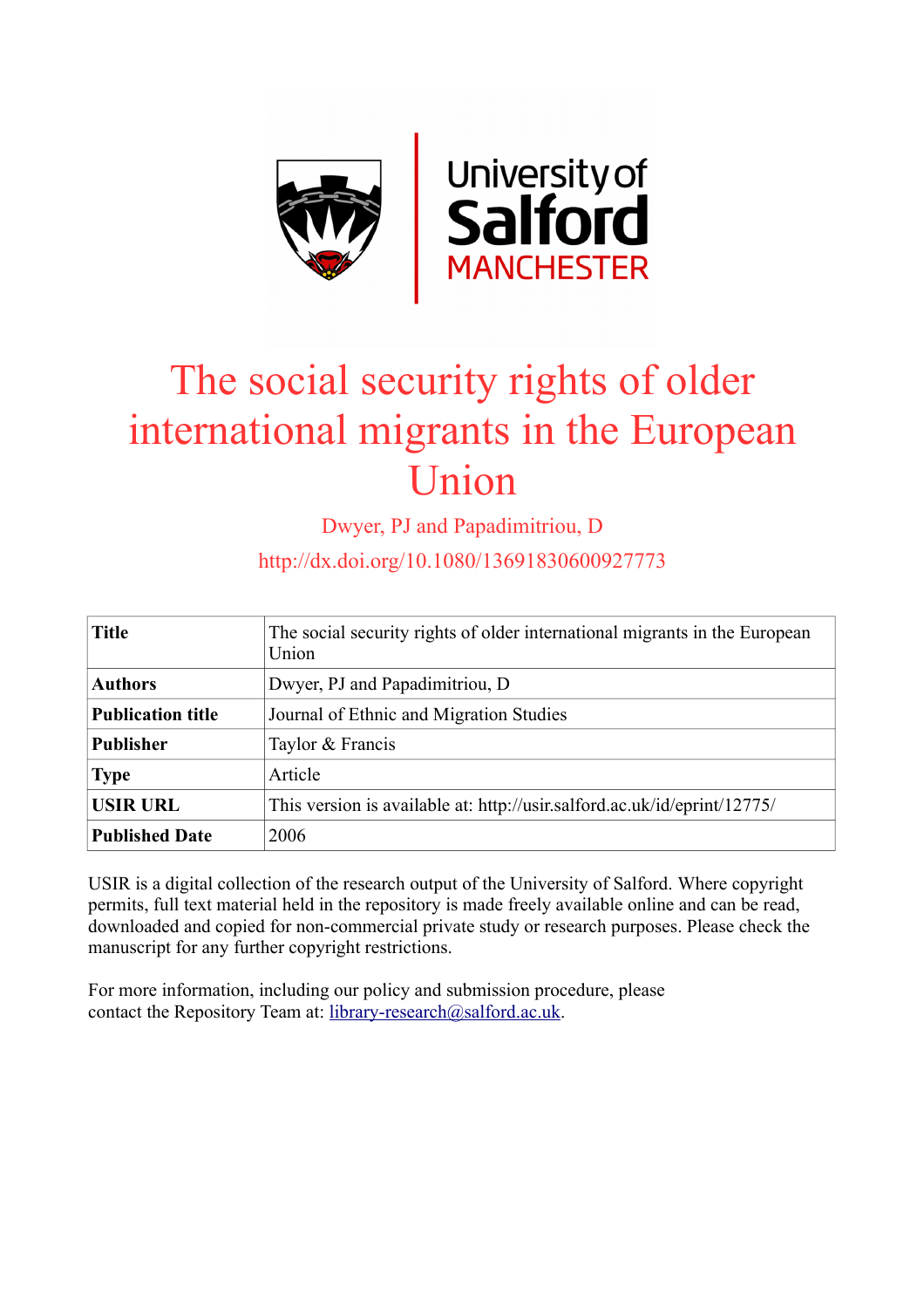**Title: The social security rights of older international migrants in the European Union.**

## **Abstract**

Europe is now home to a significant and diverse population of older international migrants. Social and demographic changes have forced the issue of social security in old age onto the European social policy agenda in the last decade. In spite of an increased interest in the financial wellbeing of older people, many retired international migrants who are legally resident in the European Union face structured disadvantages. It is argued that four linked factors are of particular importance in shaping the pension rights and levels of financial provision available to individual older migrants; migration history, socio-legal status, past relationship to the paid labour market and location within a particular EU Member State. Building on a typology of older migrants originally outlined by Warnes et al (2004) the paper outlines the ways in which policy at both the European Union and Member State levels serves to diminish rather than enhance the social security rights of certain older international. migrants.

# **Authors:**

Peter Dwyer, Department of Sociology and Social Policy, University of Leeds. Dimitris Papadimitriou, Department of Government University of Manchester.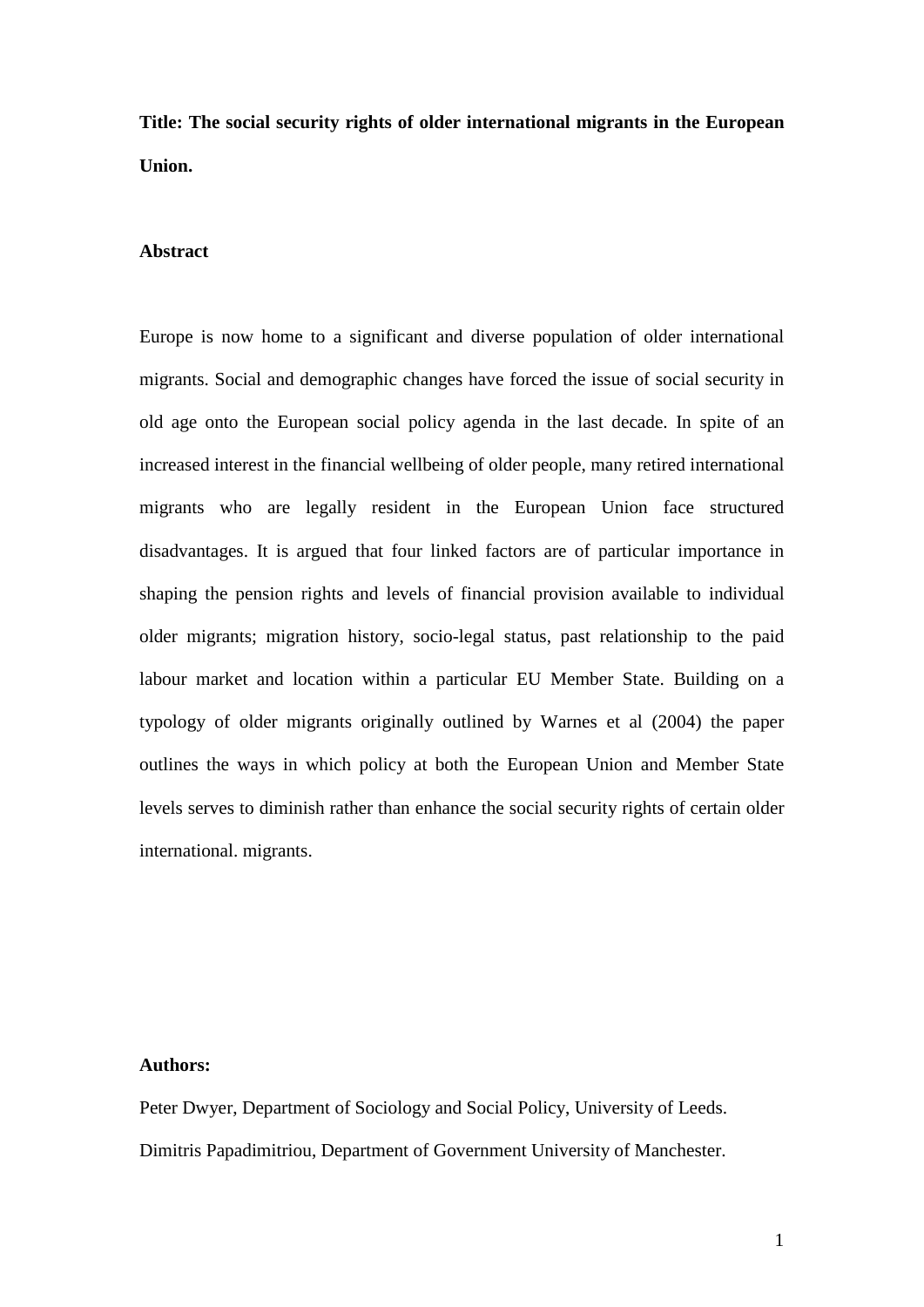#### **Introduction**

The issues of ageing and increasing international migration have both become central concerns of the European Union (EU) and individual Member States. Social and demographic changes across Europe have produced a rapidly ageing population which, in turn, has led to calls for the renegotiation of existing pension provisions in Member States. At the same time increased migration into and across the European Union has also raised fears in host nations about the costs of supporting significant populations of international migrants as they enter old age. However, the effects of international migratory movements on national social security systems and the level (and range) of provisions made available to individual older migrants are often in danger of being oversimplified. The older migratory populations resident within the European Union and the national pension systems that provide for their wellbeing display a significant degree of diversity. Unpacking this diversity, the factors that underpin it and its effects on individual social security entitlements forms the main focus of this paper.

It is argued that four interlinked factors are of importance in determining the financial welfare rights available to older migrants in the EU: first, migration history; second, socio-legal status; third past relationship with the paid labour market (PLM) and finally location within a particular Member State. Part one of the paper considers recent relevant policy developments at the EU level, in particular the interaction between economic and social policy and the emergent policy instrument the 'Open Method of Coordination'. The second part of the paper outlines both the size and heterogeneous nature of the population of older migrants resident in the EU. Building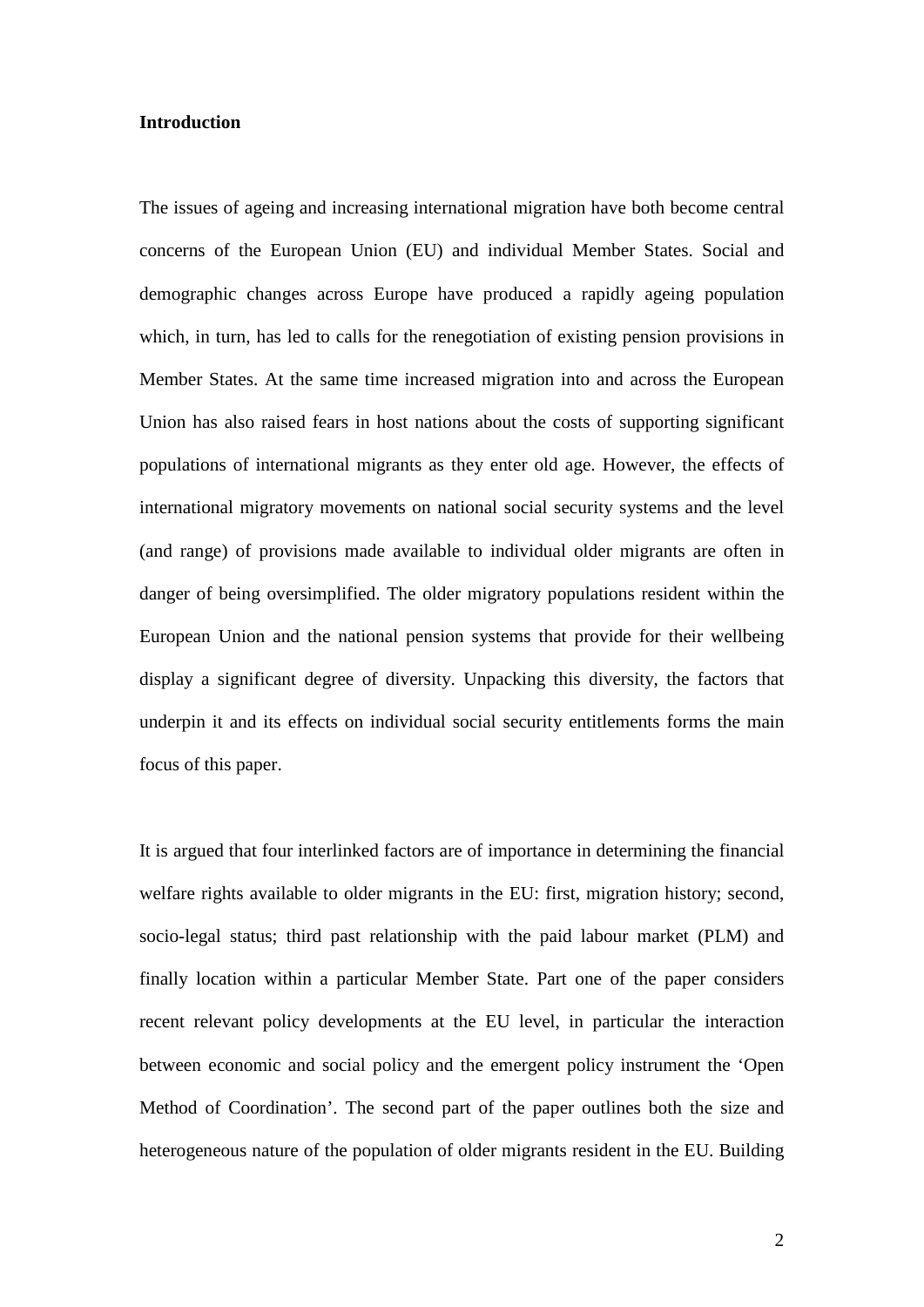on the approach of Warnes (2003) a typology of five different groups of older migrants is offered and the importance of migration history discussed. The paper then moves on (part three) to discuss the significance of socio-legal status. It is noted that 'Citizenship of the Union' and EU law is stratified on two levels. Certain older migrant EU citizens, who relocate within the EU post retirement, are denied full social rights which are reserved for migrant EU workers. Third Country Nationals (TCNs) who originate from beyond the borders of the EU and migrate, and then retire within the EU, are excluded from any rights that derive from EU citizenship. They are instead reliant on the welfare regimes of individual Member States for any social security rights. Part four explores the differential ability of various groups of older migrants to accumulate and exploit different types of pensions and retirement income. This ability is seen to be largely dependent upon migrants' past relationships with the paid labour market. The variable importance of location within a particular Member State, dependent largely but not exclusively, on the previously noted divide between EU citizens and TCNs is discussed in part five.

# **The Open Method of Coordination and a 'Social Europe' for senior citizens?**

Significant demographic changes in European society have made it necessary for the EU to consider the social security of Europe's senior citizens more closely. Falling birth rates and a simultaneous increase in life expectancy indicate that significant increases in the number of people aged 65+ and 80+ will occur in the next thirty years (EPC/SPC Report, 2003: 13). Although these changes effect each Member State in different ways, and to different degrees, fears that a decreasing number of paid workers will not be able to meet the rising costs of pensions, and social security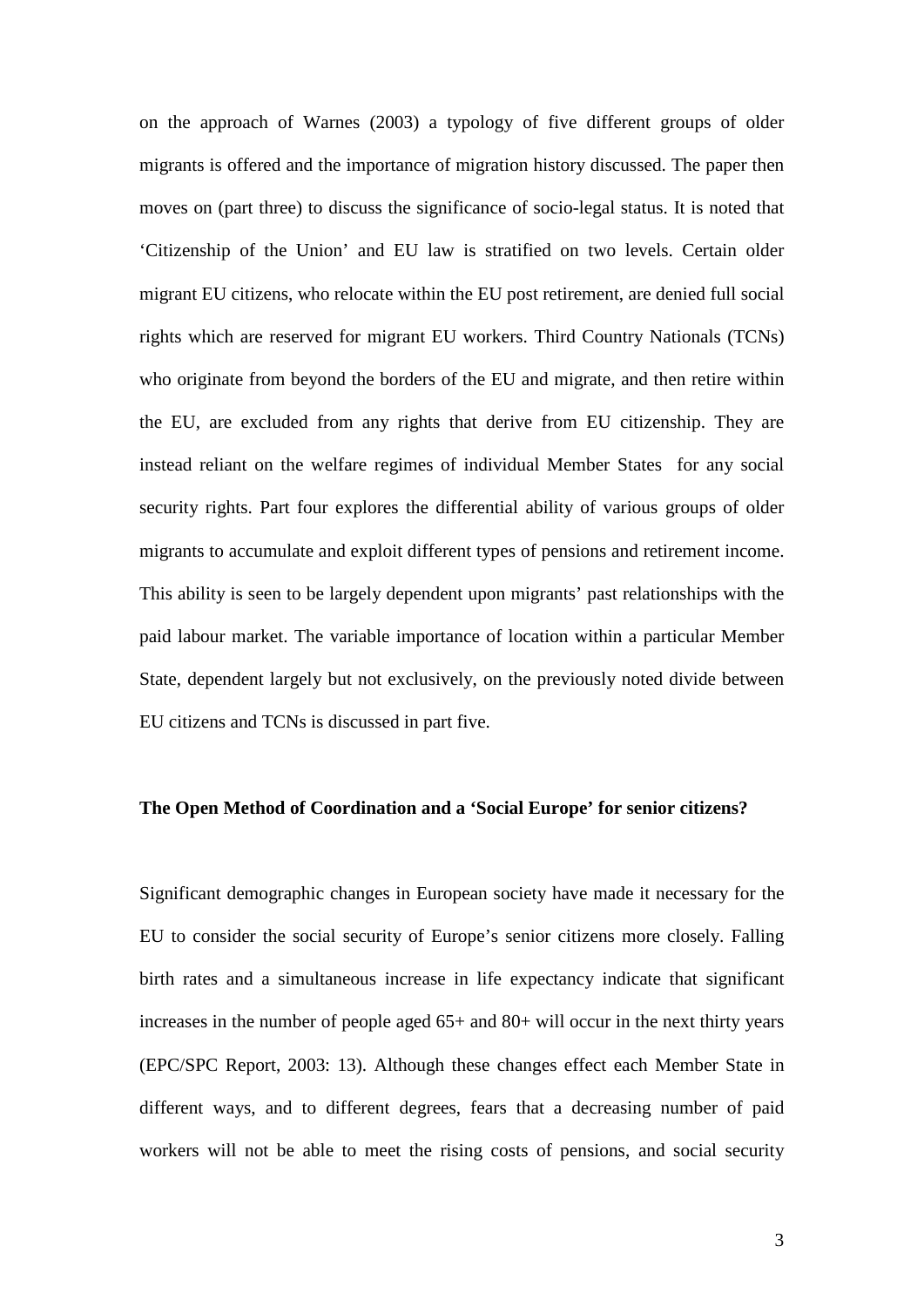required by an ageing population have dominated debate and influenced policy at both national and EU level (see CEC, 1995, 1999a, 2001a; Eurostat, 1999; Hantrais, 2000; OECD, 2000; EPC, 2001).

At the European level, much of the pension 'problem' has been understood within the neo-liberal discourse of Economic and Monetary Union (EMU). As argued by the Cologne European Council (June 1999) reform of national pension and health care systems was necessary "…in order to be able to cope with the financial burden on welfare spending of the ageing population and the need to influence future labour supply" (Presidency Conclusions, Cologne European Council, 3/4 June 1999). Yet despite the increasingly Europeanised nature of the debate on old age protection, the EU is still a long way off from developing a fully 'communitised' pension policy. In effect, whilst Member States still retain ultimate control of their pension systems, national policies are increasingly shaped and scrutinised by EU institutions and fellow Member States.

However, the EU's input in shaping the pension debate across Member States is provided through a multitude of channels and remains highly fragmented. The launch of the so-called Lisbon process in March 2000, aimed to make the European Union "…the most competitive and dynamic knowledge-based economy in the world" (Presidency Conclusions, Lisbon European Council, 23/24 March 2000). This singular commitment to competitiveness has underpinned much of the subsequent debate about social security in old age at the European level. In order to pursue this ambitious objective a new instrument for orchestrating and co-ordinating reform across the Member States was introduced: the Open Method Co-ordination (OMC).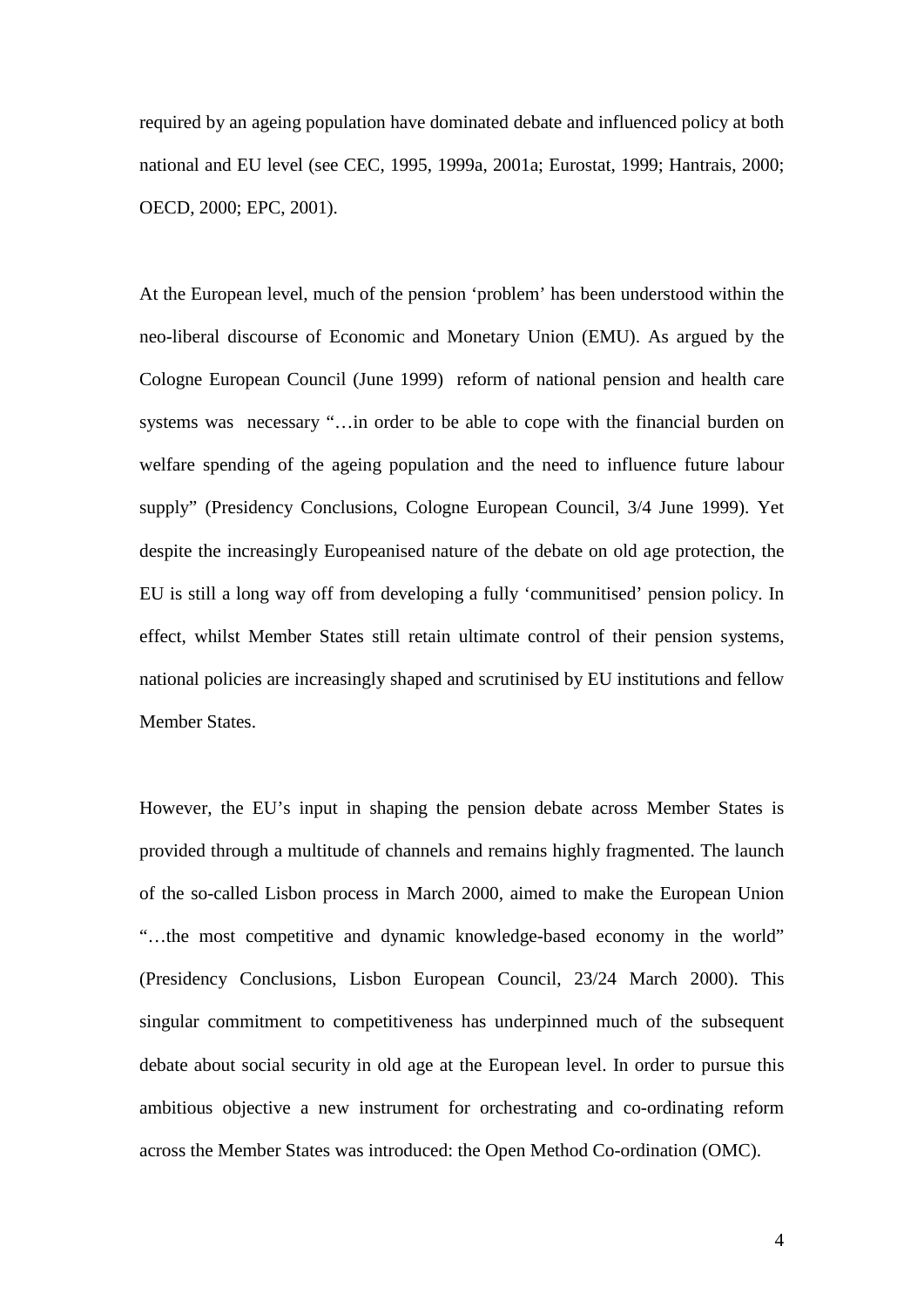The launch of the OMC marked a radical departure from the classic 'Community Method' which was centred around the production of EU legislation which was legally binding for the Member States. The OMC approach is essentially an intergovernmental forum of consultation. The purpose of the exercise is not full-scale harmonisation or the production of 'hard law'. Instead the OMC aims at spreading best practice across Member States and assisting the emergence of national policies on the basis of agreed EU goals (Presidency Conclusions, Lisbon European Council, 23/24 March 2000). In December 2001 the OMC was extended to include both immigration and pensions policy.

The overall effects of this change on older migrants in the EU is difficult to assess. The OMC is not a single or centrally co-ordinated process. Actors, co-ordinating mechanisms and objectives vary considerably across different policy sectors. At present, the fate of older migrants in the EU is affected by, at least, five OMC initiatives. Naturally the OMC on pensions forms the main platform of debate on old age protection. Yet this debate cannot be seen in isolation from the broader macro economic environment and the EU's employment strategy, both of which are subjected to their own particular processes of OMC. Similarly measures to combat social exclusion and/or co-ordinate immigration policies across the EU have a profound impact on the how older migrants (both EU and third-country nationals) live and retire in the European Union.

In institutional terms the actors involved in the OMC are also different. Responsibility for the OMC on pensions is shared between the Economic Policy Committee (EPC)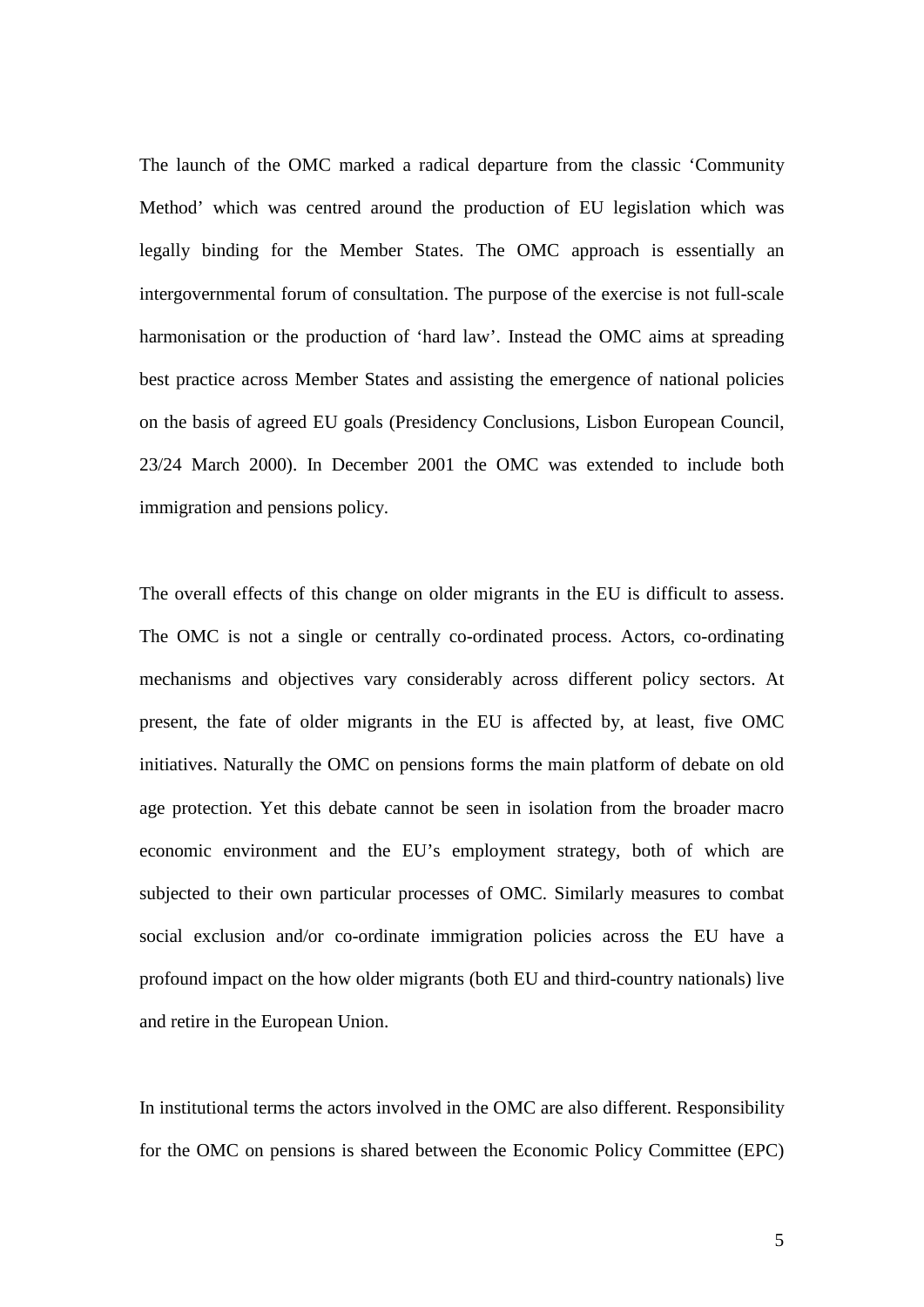and the Social Protection Committee (SPC), with the former exercising more control over the financial implications of ageing and the latter concentrating on the objective of pension adequacy and coverage. Despite the fact that the SPC sprang from the EPC in 2000 the relationship between the two has not been easy and has often been dominated by disagreements over policy substance and areas of competence. On the other hand, the OMC on immigration remains, in institutional terms, rather isolated from other policy sectors linked to the Lisbon process.

The institutional fragmentation of the OMC processes has been widely regarded as a source of confusion that has often blurred policy direction and prioritisation. The myriad of targets across different OMCs are often excessively repetitive and, in some cases, even contradictory to one another. Plans to harmonise old age protection across the EU have been particularly hard hit by such confusion. In their latest joint report on pensions, for example, the Economic Policy Committee and Social Policy Committee recommended measures for the discouragement of early retirement and argued for the need of greater involvement of private and occupational schemes on pension provision (EPC/SPC, 2003). Yet, such recommendations do not fully square with stated objectives in other policy fields. If, for example, more people are to remain in work for longer, what will this mean for those who are trying to enter the labour market? Is greater labour mobility across the EU (one of the main objectives of the European Employment Strategy), compatible with predominantly 'national' healthcare and pension systems? How do plans to restrict the entry of foreign economic migrants into the EU fit with the aim of widening the contribution base of social security systems? More generally, how can the EU's objectives of combating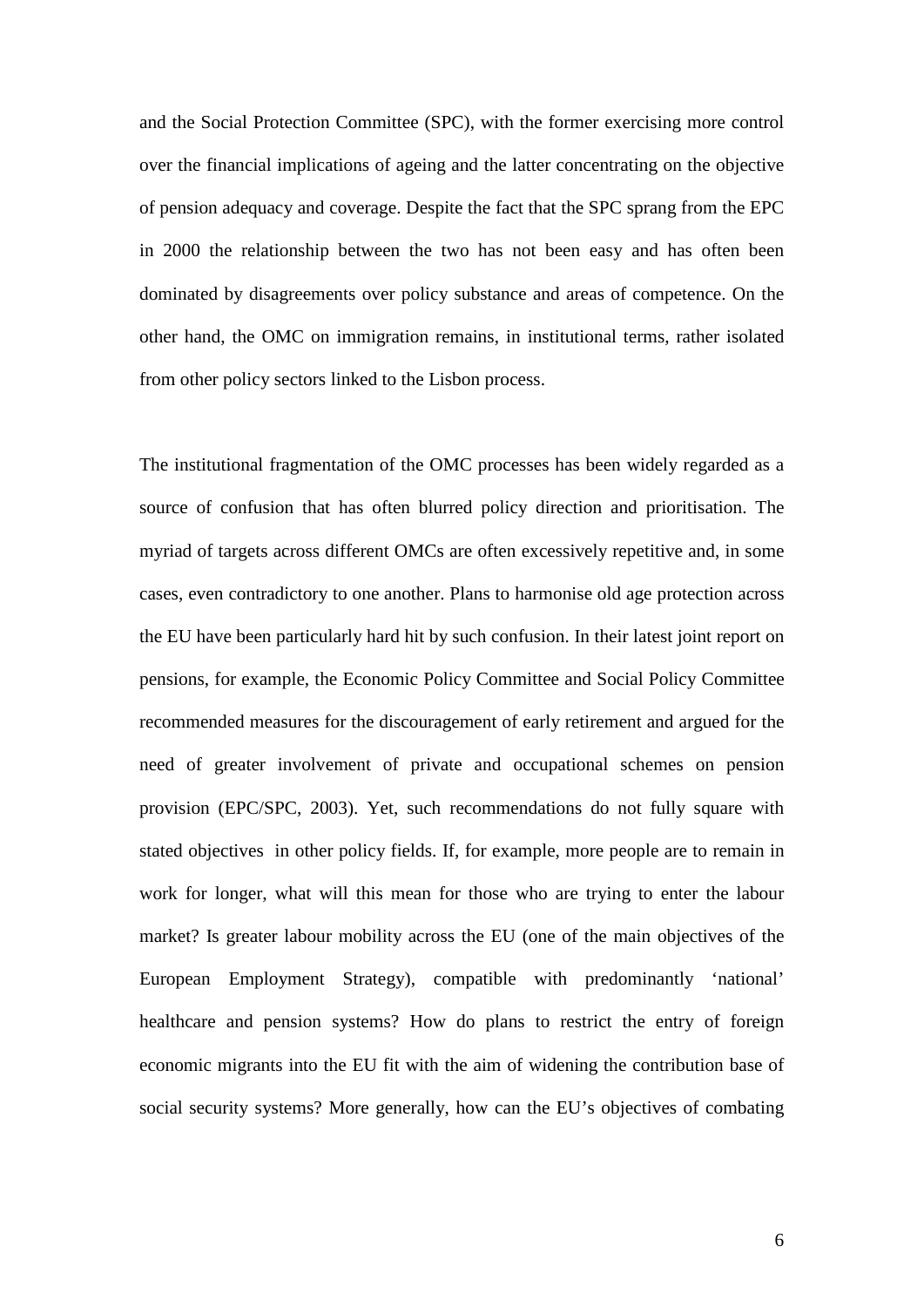social exclusion and improving protection at old age be reconciled with its selfimposed constraints on fiscal policy?

Over the last decade the introduction of the single European currency and evergrowing levels of economic interdependence between the EU's Member States have pushed debate about social security in old age upwards and have placed these issues firmly onto the EU's agenda. Yet such Europeanisation has been both cautious and conditional. The launch of the OMC has clearly exposed national pension and social protection systems to unprecedented level of EU scrutiny. Now, more than ever, levels of protection and social spending can be reliably analysed and compared across different EU Member States. The introduction of the OMC has also initiated a process of policy learning and peer review that is difficult for national governments to ignore. Yet, the OMC remains a predominantly voluntary arrangement that produces no legal obligations for Member States. The targets and objectives across the different policy sectors in which it operates are not always clearly defined or prioritised. In the absence of strong guidance by the Commission the process has often lacked coordination and leadership.

Against this background it is still premature to talk of an emergence of a social Europe for senior citizens. Whilst much of the pension reform discourse is increasingly being constructed at the EU level, the principle of subsidiarity continues to restrict the EU's ability to intervene directly in the welfare systems of Member States. The continued diversity of welfare states across Europe remains, therefore, of obvious importance to older migrants. The social security benefits available to senior citizens vary considerably depending upon the host state in which they are located (Ackers and Dwyer, 2002, 2004). The impact of this diversity across the EU becomes

7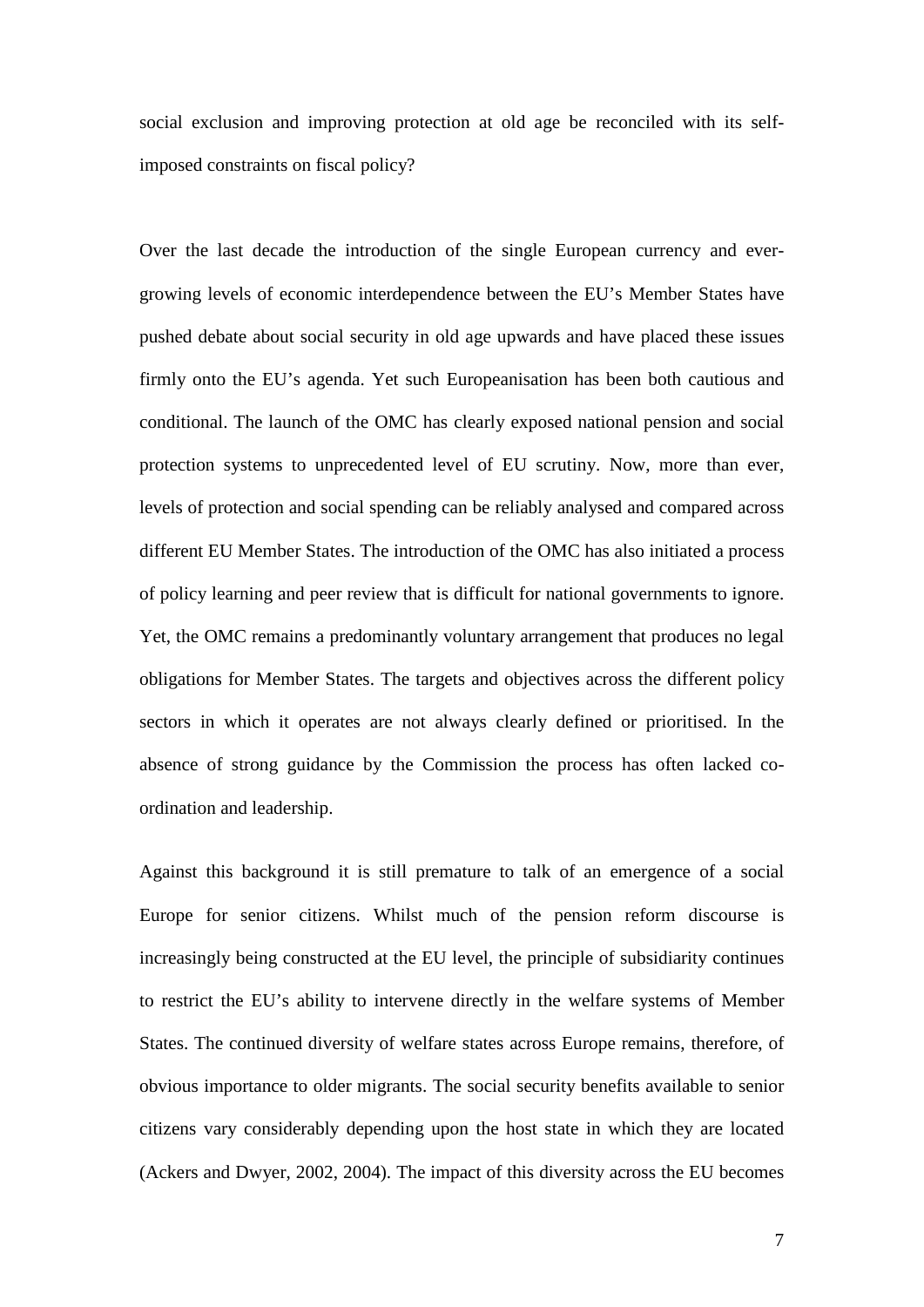clearer given the legal basis of citizenship entitlement under the free movement provisions and the implications of the non-discrimination principle. Put simply, location has a major influence on access to social welfare. Formal equality in the context of EU law rests on the principle of non-discrimination. Article 39 refers simply to the abolition of discrimination between European citizens on grounds of *nationality*. EU law does not provide a guaranteed minimum standard of welfare provision for older migrants but merely grants some (depending on their socio-legal status), the right to the same benefits and services as would be enjoyed by a national of that Member State (see Ackers and Dwyer, 2002, 2004 for further discussion). The extent and implications of this diversity for older migrants resident in the EU are explored in more detail in subsequent parts of this paper.

#### **Older international migrants in the EU: a significant and diverse population**

Reliable statistics on the numbers of older migrants in the EU are hard to access. However, as table one indicates older non national migrants are resident across the EU and there are significant populations in several nations, most notably Belgium, Germany, France and the United Kingdom. The available figures show that there are at least 2,634,900 older non nationals aged 55 plus resident in EU Member States with approximately 30 percent of this group (that is, 798,200) aged 65 plus.

# Insert table 1

As Warnes et al (2004) note, within this general population a distinction can be made between people who have migrated in their younger years and 'aged in place' and those who make migrate following retirement from work in their country of origin.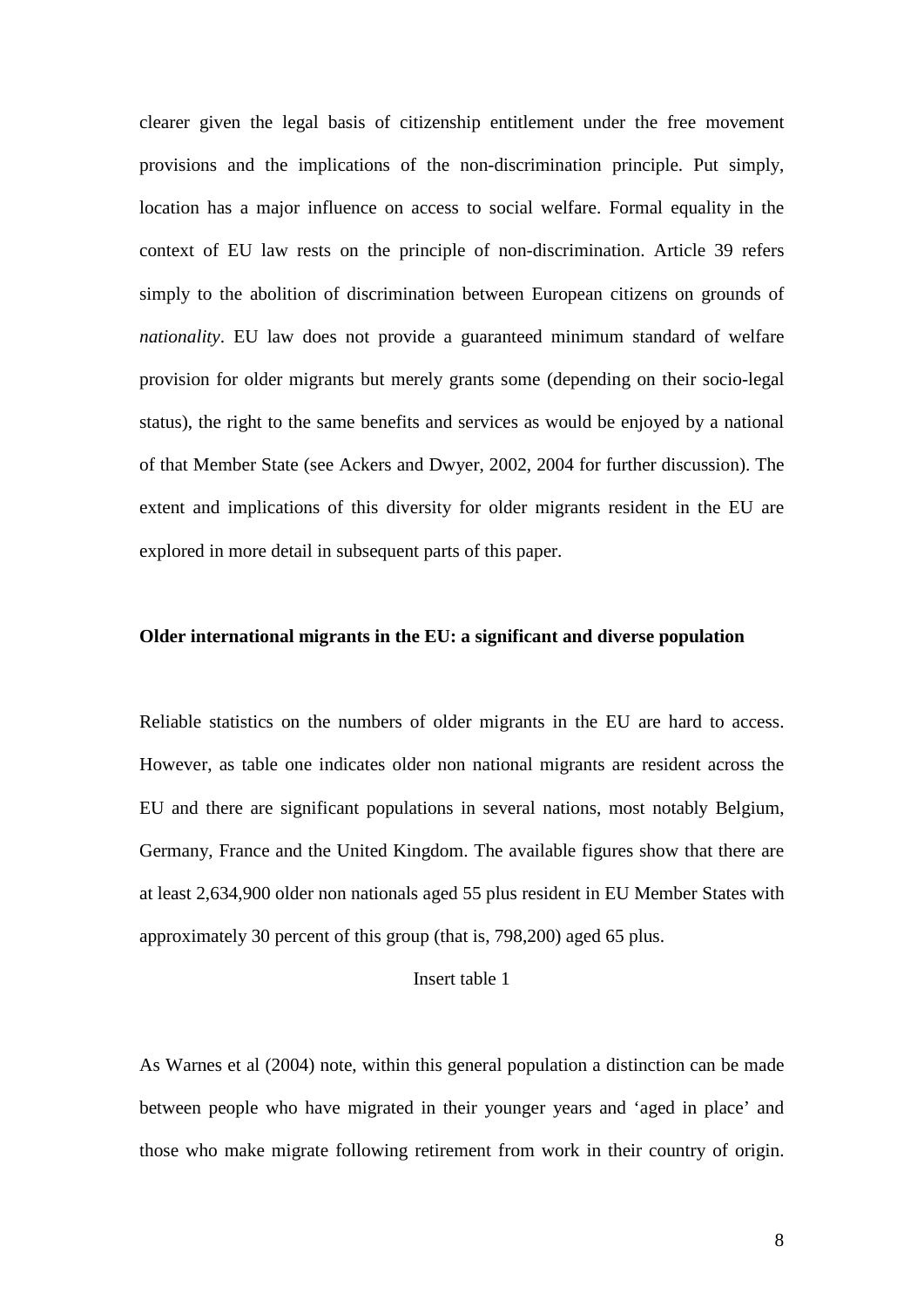When considering the social security available to retired older migrants who are resident in the EU, this simple differentiation matters. Migration history (including when and why a person relocated, their country of origin, place of destination and length of residence), is one of several factors that are important in shaping the level of financial wellbeing enjoyed by older migrants.

#### *The importance of migration history*

The 'mosaic' of past types of migratory movements of peoples into, and across, Europe in the past fifty years have resulted in a diverse legacy of older migrant populations in every Member State (Muss, 2001). In the 1950s–1970s certain Member States who were previously colonial powers (e.g. UK, France, the Netherlands, Portugal) experienced an influx of migrants from around the globe as part of their imperial legacies. The recruitment of 'temporary' workers from southern and eastern Europe and north Africa to meet certain labour shortages also remained significant until the mid 1970s. Some of those who originally were part of these migratory movements may have returned to their homeland but many who remained are either retired, or are fast approaching retirement from paid work. More recently increases in forced and clandestine migration (Knapp and Kremla, 2002) and the steady growth of international relocation by EU citizens within Europe following retirement (see e.g. King, Warnes and Williams, 1998, 2000; Ackers and Dwyer 2002) have added further complexity to the situation. This heterogeneity within a generic population of older migrants raises important questions about the access, availability and levels of social security enjoyed by different groups. Rights to social security are highly variable and dependant upon the label under which the older migrant initially entered the country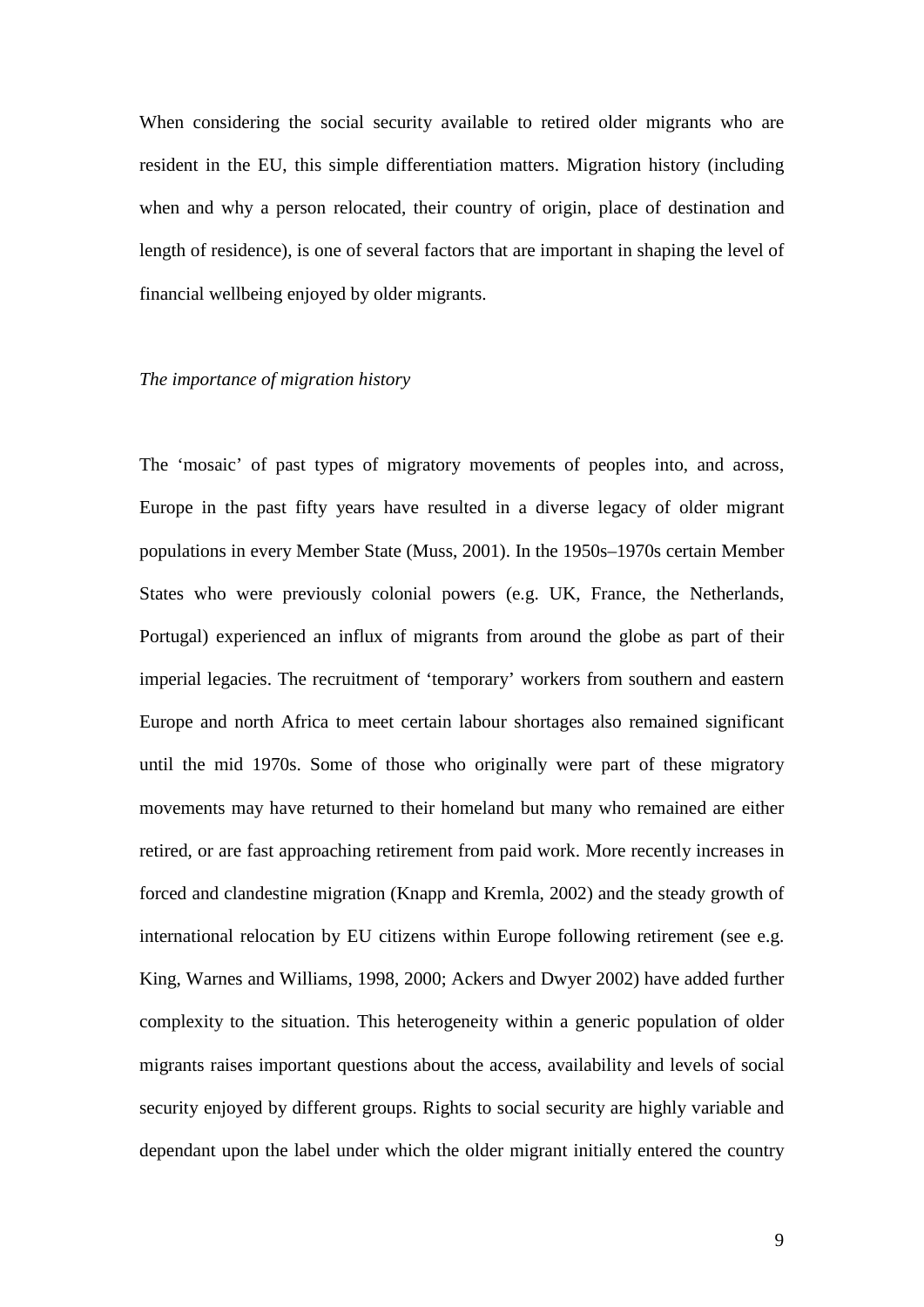(for example, seasonal worker, seconded worker, asylum seeker, refugee (Morris, 2001; Vonk, 2002).

In an attempt to answer certain questions concerning the level of support available to divergent groups of older migrants in the EU, Warnes et al (2004) make a distinction between four broad groups; European Union international labour migrants (EULM), older non-European international labour migrants (NELM), family orientated international retirement migrants (FIRM) and amenity-seeking international retirement migrant (AIRM). In addition, a fifth group needs to be identified: older forced migrants (OFM) i.e. refugees and asylum seekers. We have also added (i) nationality and (ii) mobility and status in relation to the PLM as important categories to Warnes' (2004) original classification (see table 2 below).

#### Insert table 2

Table two illustrates how the differing migration histories of these five groups impact upon social security needs and entitlement in later life. It is acknowledged that individual migrants' personal biographies will mean that a good deal of diversity within each of the five

+specified categories remains. However, the five ideal types illustrate the differing levels of need for collective financial support that exist for older migrants, with broadly similar migration histories, relative to older citizens in the host state. The social security rights of such migrants are further complicated by the fact that many rights to pensions and social assistance in old age are dependant upon a complex tiering of entitlement linked to a migrant's socio-legal status in EU law.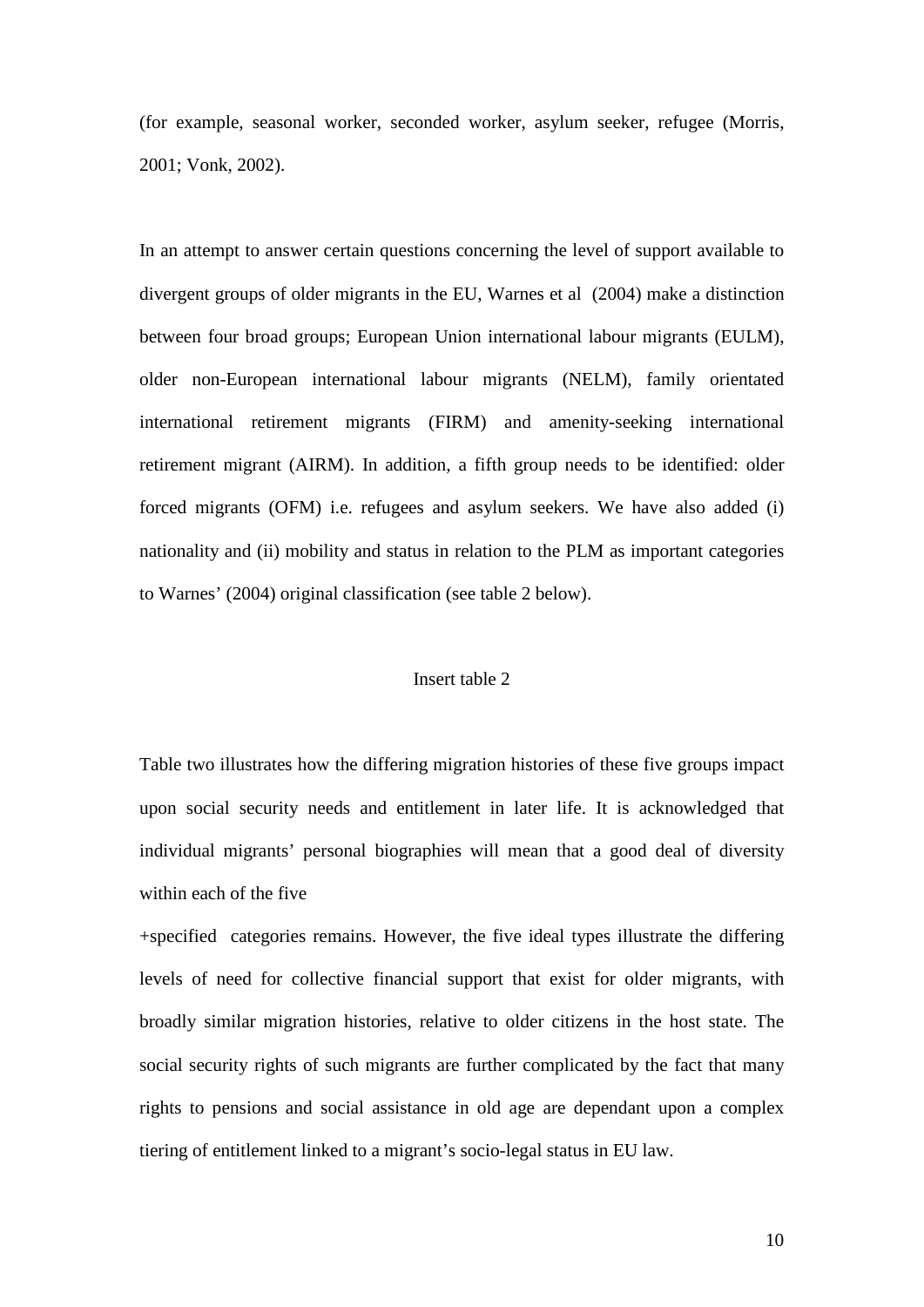#### **'Citizenship of the Union', socio-legal status and the tiering of entitlement**

In terms of the varied socio-legal statuses of older retired migrants it is necessary to make an initial distinction between those who are EU citizens who relocate within the Union and Third Country Nationals (TCNs) who migrate in to the EU from nations external to its borders (Menz, 2002). EU citizenship and the social rights that derive from it are limited to all those who hold national citizenship of a Member State. TCN elders who are legally resident in the EU, post retirement, are currently solely reliant on the rules and regulations of the national social security systems of the Member State in which they are located (Muus, 2001; Dell'Olio, 2002). For each of the broad groups identified in table two, nationality, therefore, remains a influential 'conditioning factor' in respect of social security rights in retirement. Whilst it is important to note this basic (nationality based), differentiation between EU citizens and TCNs, European Union law further discriminates against many older migrants citizens who enjoy the status of EU citizen simply because they choose to move to another Member State following retirement from the paid labour market (PLM).

A host of commentators have noted that 'Citizenship of the Union'[1](#page-34-0) (i.e. EU citizenship) is a highly stratified status built around an exclusive ideal of the citizen as a paid worker, or more precisely, a paid worker who is a national of an EU Member State (Dwyer, 2001; Reich, 2001; Ackers and Dwyer, 2002, 2004; Kleinman, 2002; Warnes, 2002). Consequently, the full rights to free movement and residence (and, importantly, any resultant associated rights to social security), that EU citizenship implies are essentially reserved for migrant EU workers. As workers, therefore,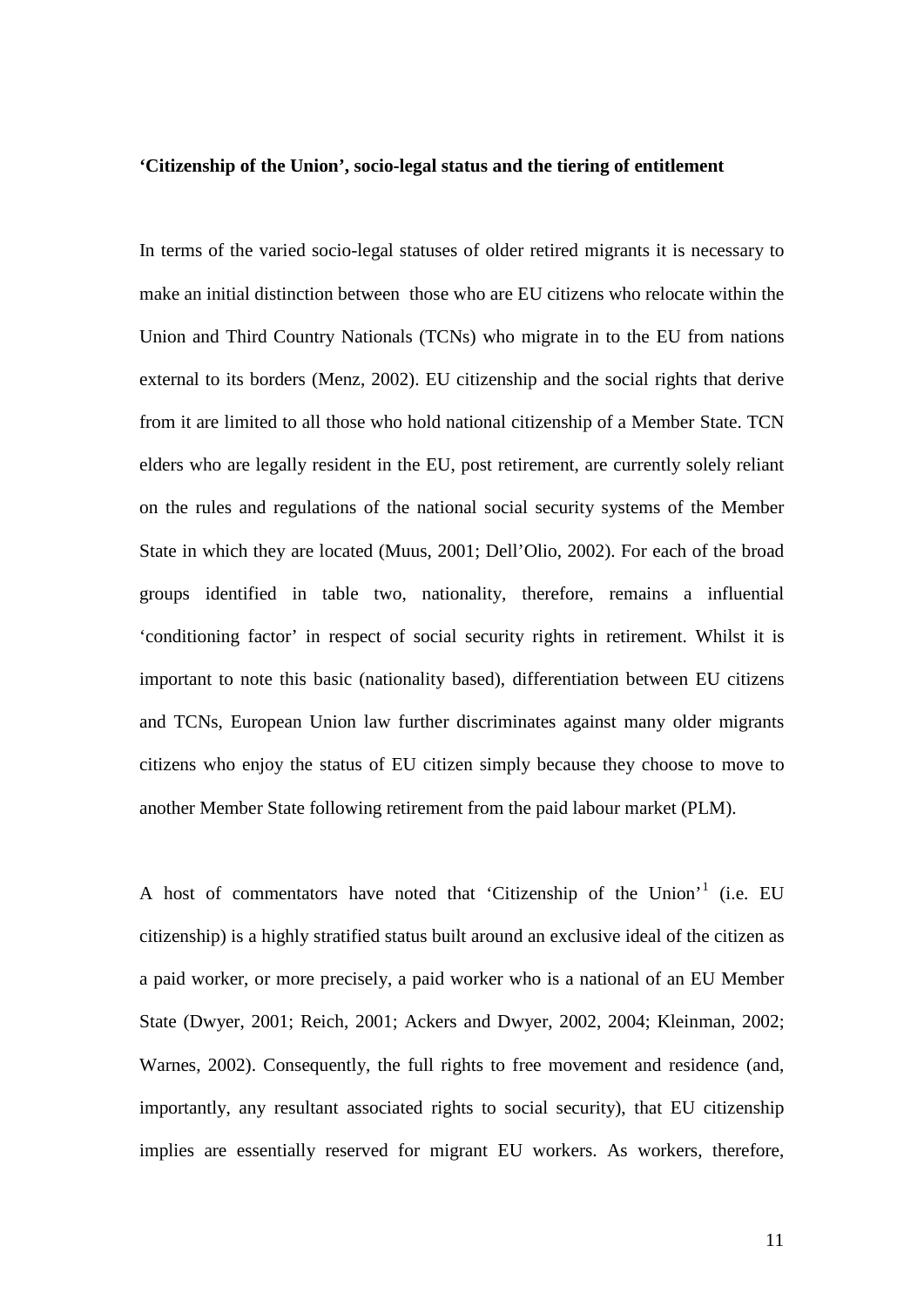EULMs feel the full benefit of EU social citizenship by being able to access the same rights to welfare as nationals of the Member State in which they live and work. If subsequently they chose to retire in the host state, they will continue to enjoy the same rights due to their former status as mobile EU workers. This endemic preoccupation with paid work within the legal and financial framework of the EU (Levitas, 1998) has profound implications for the social security rights of many in the previously identified groups of family-orientated (FIRMs) and amenity seeking international retirement migrants (AIRMs) who move post retirement.<sup>[2](#page-34-1)</sup> For these groups of older EU migrants rights to relocate and reside in another Member State, and any attendant rights to social security, are often contingent on a number of conditions set out in EU legislation (see Dwyer 2000; Ackers and Dwyer 2002, 2004 for more detailed discussions). Article 18 EC states,

*1. Every citizen of the Union shall have the right to move and reside freely within the territory of the Member States subject to the limitations and conditions laid down in this Treaty and by the measures adopted to give it effect* (bold as in text),

The reality is that the rights of older EU migrants who move after their activity in the PLM has ceased are conditioned by the secondary legislative measures in EU law noted above (i.e. Regulations and Directives). These serve to severely limit any right to residence and social security benefits should the need arise.

In contrast to  $EULMs<sup>3</sup>$  $EULMs<sup>3</sup>$  $EULMs<sup>3</sup>$  who have worked and then retired in a host Member State, the rights of FIRMs/AIRMs who are EU citizens who choose to relocate within the EU following retirement (and who have never worked in the host state), are highly contingent and are based on Directive 90/364 (OJ 1990, L180/28), concerned with

12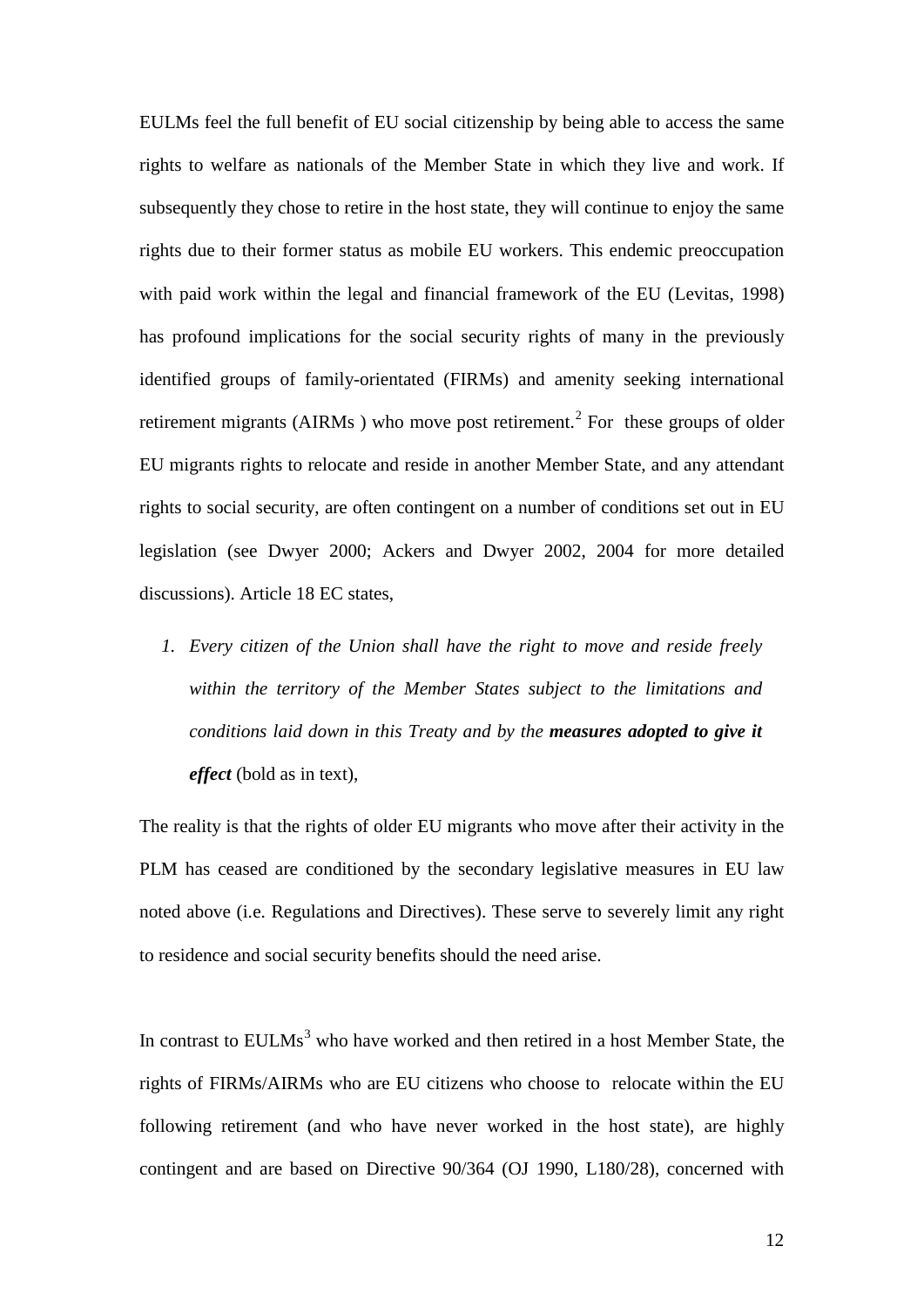workers who have ceased their occupational activity. As economically inactive persons their right to reside is limited by two important conditions,

....[that they] are covered by sickness insurance...[and]....have sufficient *resources to avoid becoming a burden on the social assistance system of the host Member State during their period of residence. (90/364 Article 1{1})*

Resources are deemed to be sufficient if they are above the level of resources at which the host state grants the right of social assistance benefits to its own nationals. In effect these EU citizens are denied the right to claim the means tested benefits which are an essential element of many poorer elders social security arrangements. For any who subsequently, after a period of retirement elsewhere, wish to relocate back to their country of origin (and access rights to social assistance) the situation may be further complicated by individual Member State's habitual residence requirements (Dwyer, 2000; Warnes, 2002).

In summary, when looking at the welfare rights of older migrants within the EU, 'Citizenship of the Union' serves to exclude certain older migrants from social security on two levels. First, the formal rights to welfare of those from beyond the borders of the EU (i.e. NELMs, OFMs and other legally resident TCNs) are not considered to be the concern EU social policy. Second, a tiering of entitlement derived from a disadvantageous socio-legal status continues to limit the social security rights of many FIRMs and AIRMs who meet the nationality requirement but who relocate once retired.

#### **Old migrants and social security systems in the EU**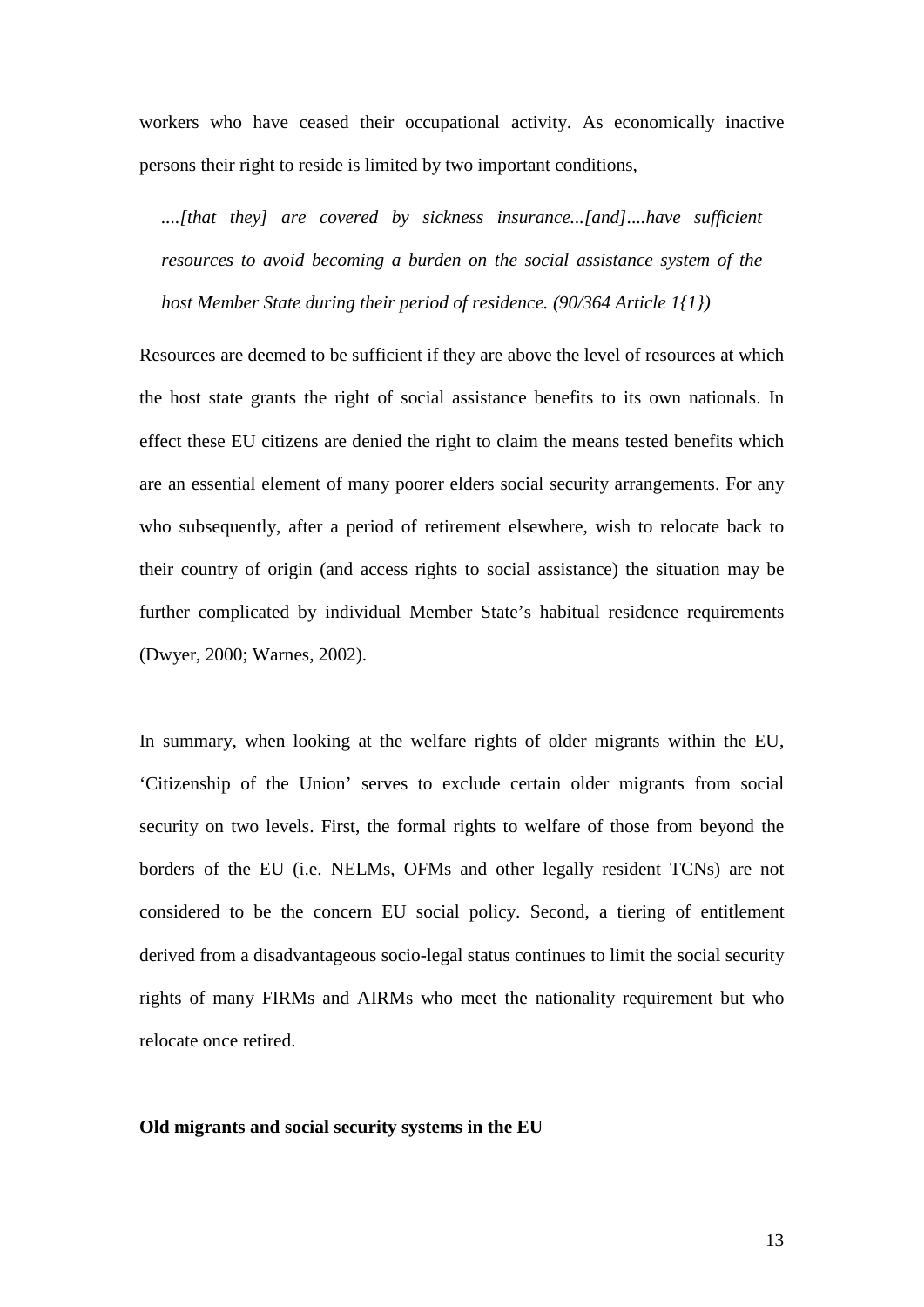Making sense of the differing systems of social security that operate across Europe is a complex business. Bonoli's (2000, 1997) two dimensional classification of European welfare states along Bismarckian/Beveridgean lines provides one way forward. His argument is that in general terms the provision of social security benefits in old age across Europe can be seen as being governed by two basic principles. Receipt of benefits organised according to a 'Bismarkian' social insurance principle require an individual (usually paid workers) to consistently pay contributions into some form of collective pension scheme in order to be able to receive earnings related benefits on retirement from the paid labour market. In contrast benefits which are based on a 'Bevridgean' 'social assistance' principle are conditional on an individual's citizenship status and the demonstration of a level of need, usually through the application of a means test. Such benefits do not take into account an individual's past record of paid work and any linked requirement of financial contribution to collective arrangements.

Any attempts at a comparative analysis of the social security schemes available across the EU is often a frustrating task due to the differing and complex institutional and administrative arrangements that pertain in different nations (Denman, 2000). A useful way forward, particularly in a cross national context, is to differentiate between various tiers or pillars of pension provision and their relative importance in providing an adequate standard of living for older people (see figure 1). Each tier is a potential source of income to an older migrant within the EU, with the relative importance of differing elements subject to variation dependant upon, a individual's migration history, their socio-legal status, a migrant's past position(s) in relation to PLM and the social security systems of their past and present countries of residence.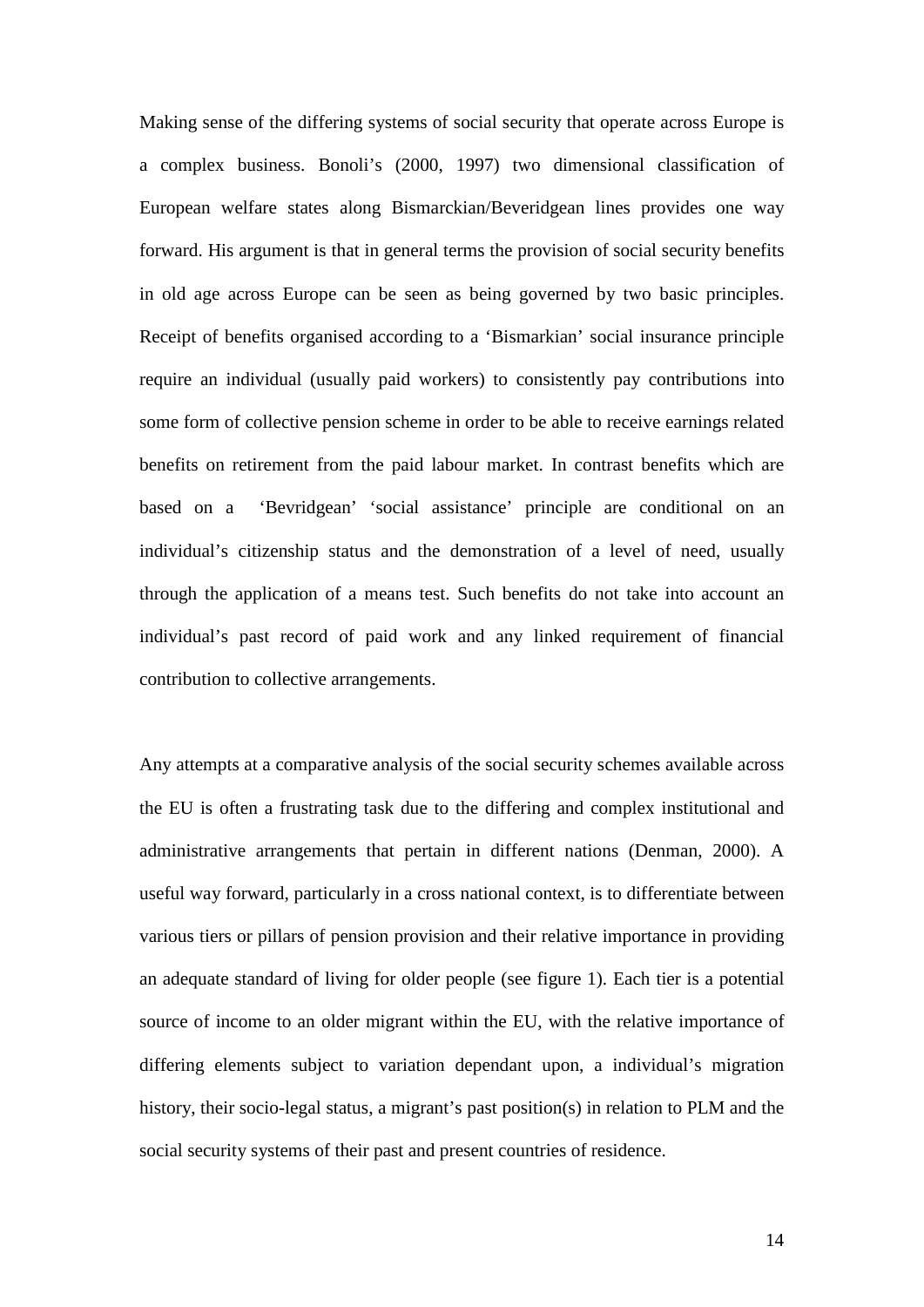#### Insert Figure 1

Figure 1 provides a basic classification of the various components of income that older migrants may be able to draw upon. As Daykin (1998) makes clear the contrasting institutional arrangements that pertain in different locations are important. For example, the significance of second and third tier pensions in providing retirement income varies greatly across Europe and is usually of most importance in those countries where statutory provision is minimal. The quality and quantity of benefits available to different groups of older migrants from the various tiers in figure 1 varies considerably depending on a number of factors not least a migrants past relationship with the PLM.

#### *The importance of a migrant's past relationship with the paid labour market*

As Sales (2002) points out, many elders who migrate as labour migrants (i.e. EULMs and NELMs) and then grow old in a host EU Member State are able plug into 'Bismarckian' contributory pension schemes on a par with nationals of that Member State. In theory, therefore, the PLM offers certain older labour migrants, including many TCNs, the opportunity to overcome some of the disadvantages that may have accumulated due to their relatively poor legal status and/or migration history. In practice available evidence indicates that contributory pensions (particularly the occupational pensions in the second tier of figure 1 derived from activity in the PLM), will not deliver comfort in old age for many labour migrants, particularly NELMs.

Two factors are of particular importance here, the higher rates of unemployment among third country nationals (NELMs) resident in Europe, compared to EU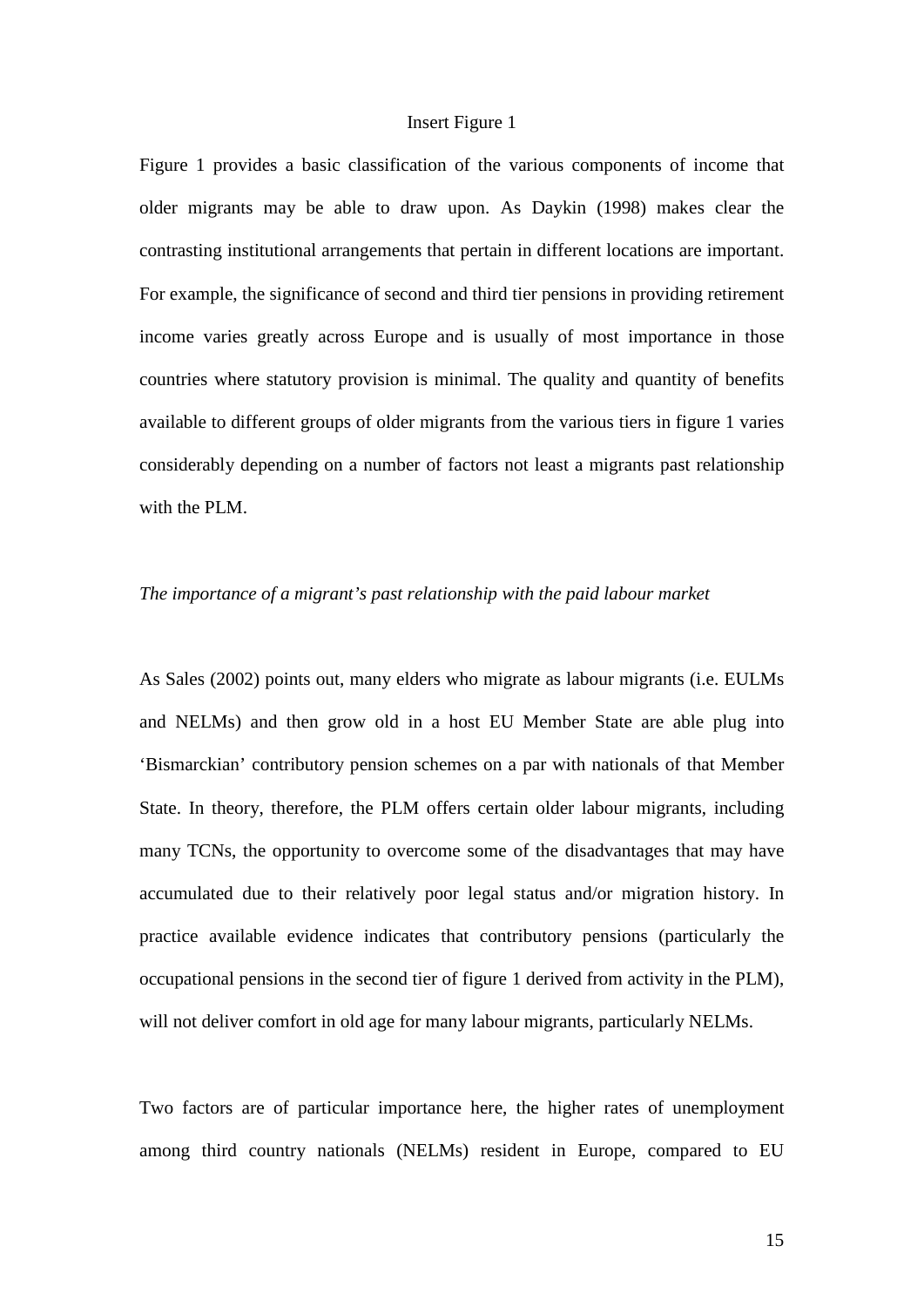nationals, and their concentration in low skilled/unskilled sectors of the employment market (see figure 2) that deliver lower levels of pension. Across the EU the average unemployment rate of male TCNs is 15% whilst it is 6.5% for EU males. For women the figure is even higher (19%) with perhaps a lack of available informal, familial support/childcare and in some cases cultural barriers further inhibiting participation in paid work<sup>[4](#page-35-0)</sup>. The statistics also suggest that many NELMs present in the EU have lower levels of educational attainment (Thorogood and Winquist, 2003). These disadvantages, combined with widespread ethnic discrimination and prejudice serve to concentrate many TCNs in low paid, low status work (Brockmann and Fisher, 2001).

# Insert Fig 2.

The situation is neatly summarised by Muus who notes,

*A relatively smaller proportion of the potential labour force among non EU citizens takes part in the labour market… unemployment rates among the [resident] non-EU citizens are generally far above the unemployment rates of nationals or of EU nationals from other Member States. Unemployment rates are not only high among the un- and low skilled 'guest workers of the past, but also among the more recently arrived, and often better skilled forced migrants of the 1990s (2001 :44 and 47).*

Older forced migrants are perhaps the group most disadvantaged by the link between the PLM and adequate levels of social security in old age. Accurate figures on the number of older asylum seekers and refugees in Europe are limited but Knapp and Kremla (2002) estimate that approximately one fifth of refugees are aged 50 plus. They state that in 2000/1 an average of 2.67% of recorded asylum claims in Europe came from individuals over 50. OFMs are unlikely to find a job and even if they do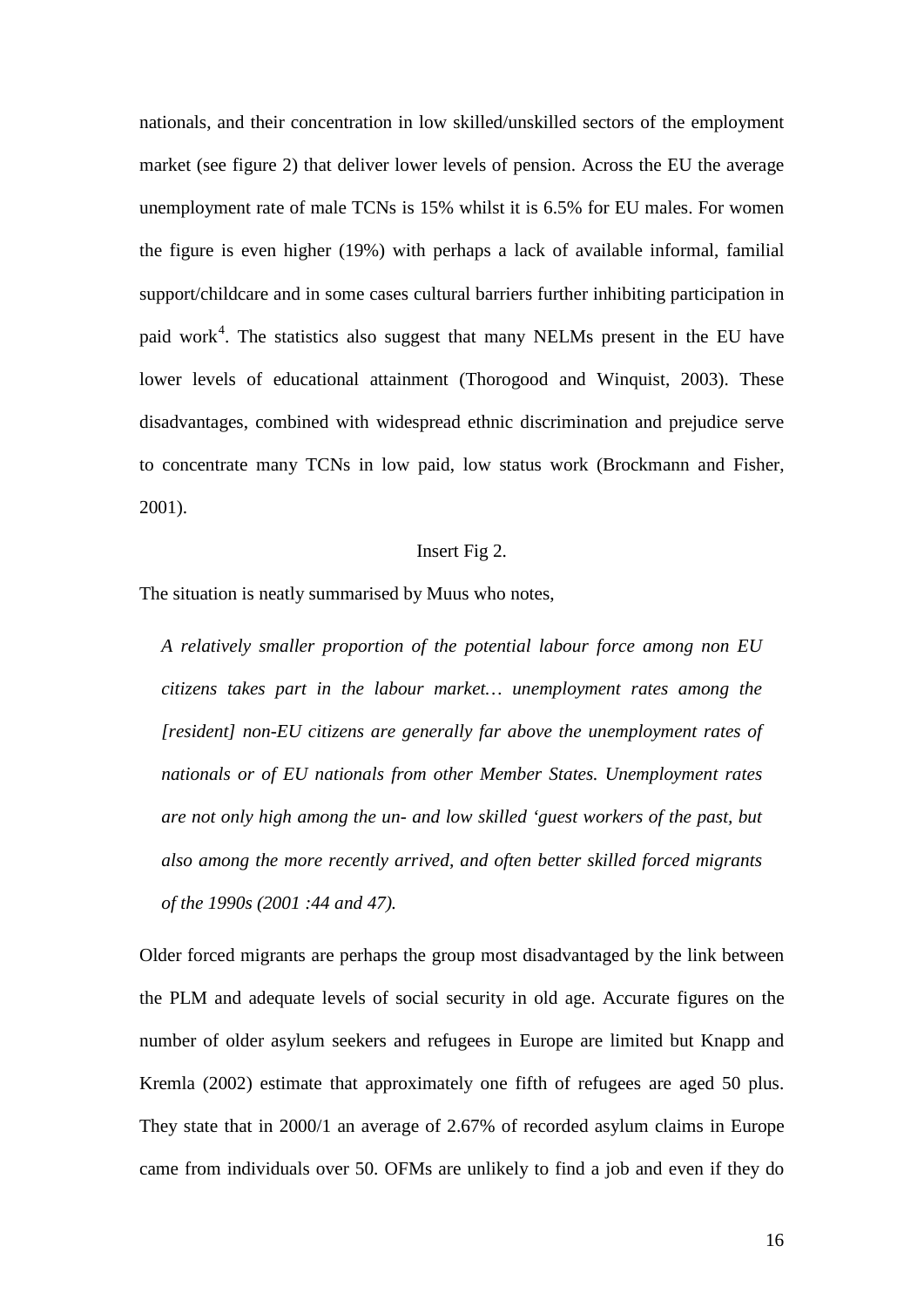they are unlikely to secure a sufficient number of years employment to access contributory pension entitlements. The quotation from Muss (2001) cited above also suggests that younger, and more highly qualified, forced migrants face barriers hinder their equal integration into the labour market.

The situation of amenity seeking international retirement migrants (AIRMs) and certain more affluent family orientated retirement migrants (FIRMs) differs greatly from that of older labour and forced migrants from beyond the borders of the EU. Their relatively privileged position within the PLM has often enabled them to accrue significant occupational welfare benefits. Typically these migrants are able to draw on a combination of second, third (and in some cases), fourth tier benefits which facilitate their post retirement migratory movements and enhance, initially at least, their levels of financial wellbeing whist resident abroad.

There is no simple link between the length of an individual's working life and their relative prosperity in retirement. A migrant's location within a highly stratified paid labour market impacts on their ability to accumulate and access income from the various tiers of retirement income outlined in figure 1. As Titmuss (1958) noted patterns of advantage and disadvantage, that emerge from the social division of labour whilst individuals are active in the paid labour market, effect the social division of welfare and in time structure levels of social security in retirement (see also Irwin, 1999; Mann, 2001, Bardasi and Jenkins, 2002).

Many AIRMs are actively seeking to use the financial assets that they accumulated in employment to maximise their enjoyment of retirement abroad. In contrast, due to a

17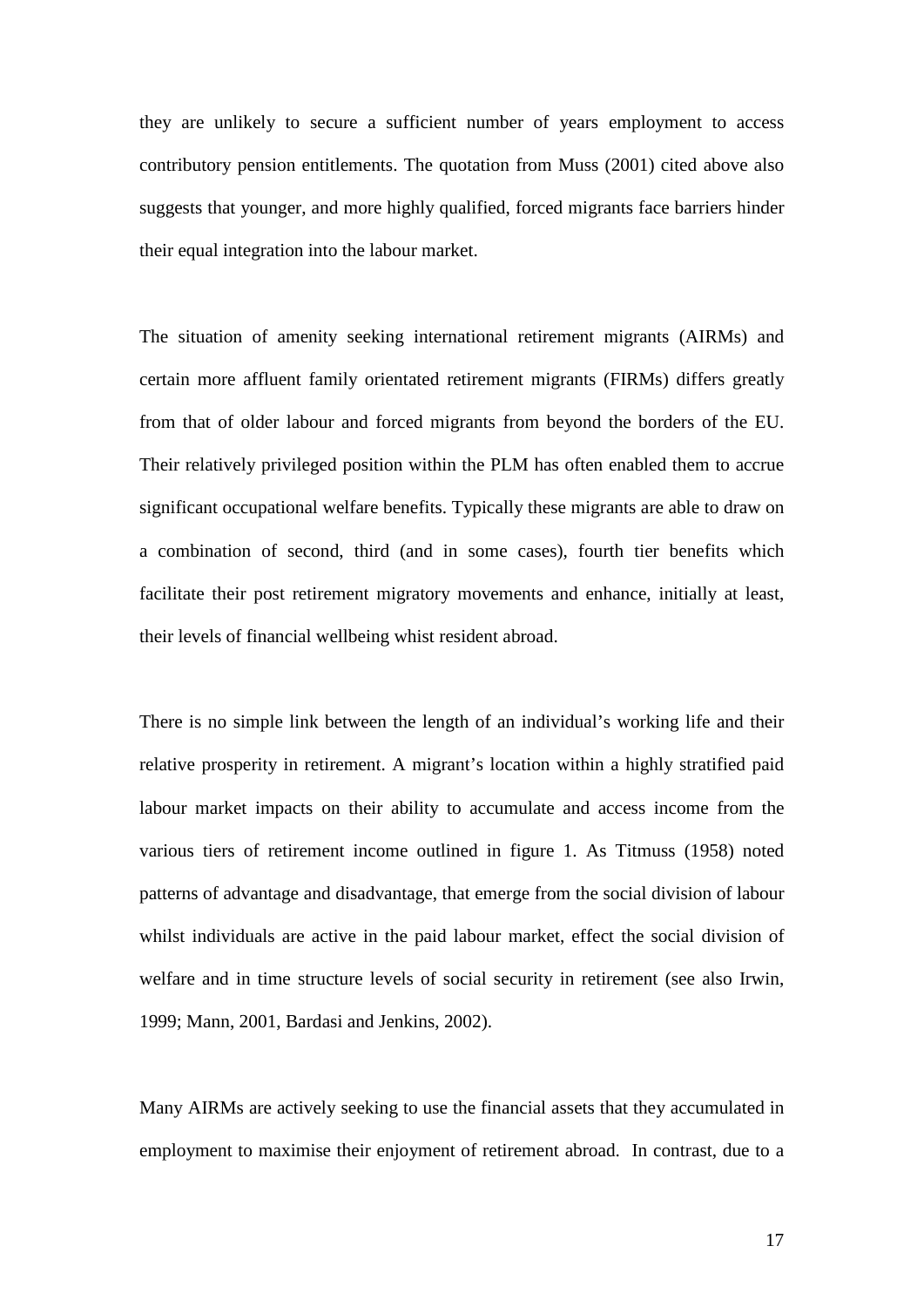lack of integration into the paid labour market, many third country nationals who grow old in host EU states may have to rely on 'first tier' pensions including social assistance benefits that are generally paid at or around subsistence levels. However, the picture is not entirely rosy for amenity seeking retirement migrants, in later old age some fall into financial difficulties. Sole reliance on non contributory first tier pensions, means not only a limited income in retirement, but also can effectively deny certain older retired migrants (i.e. AIRMs, NELMs and FIRMs) not only social assistance benefits, but also ultimately the right to reside in a host state (see Dwyer 2000, 2001; Ackers and Dwyer, 2002).

In the past the pension systems of many EU Member States have been centred around a strong, publicly provided, state run occupational pension component. Currently only the pension systems of the UK, Denmark and the Netherlands have a well developed third tier of personal, private provisions (EPC 2000, Jorens and Schulte, 2001). However, Stevens, Gieseelink and Van Buggenhout (2002) argue that the strong tradition of public contributory schemes is now giving way and a new pensions order is emerging in continental Europe in which increasing numbers will be reliant on individualised occupational and private pensions (i.e. second and third tier) for an adequate level of social security in old age. Occupational welfare, including the provision of more generous company pensions, is assuming a greater importance. Older migrants will not be immune from this ongoing process of pension reform. It is likely to exacerbate the existing labour market generated inequalities in social security discussed in this section.

#### **The importance of location within a particular Member State**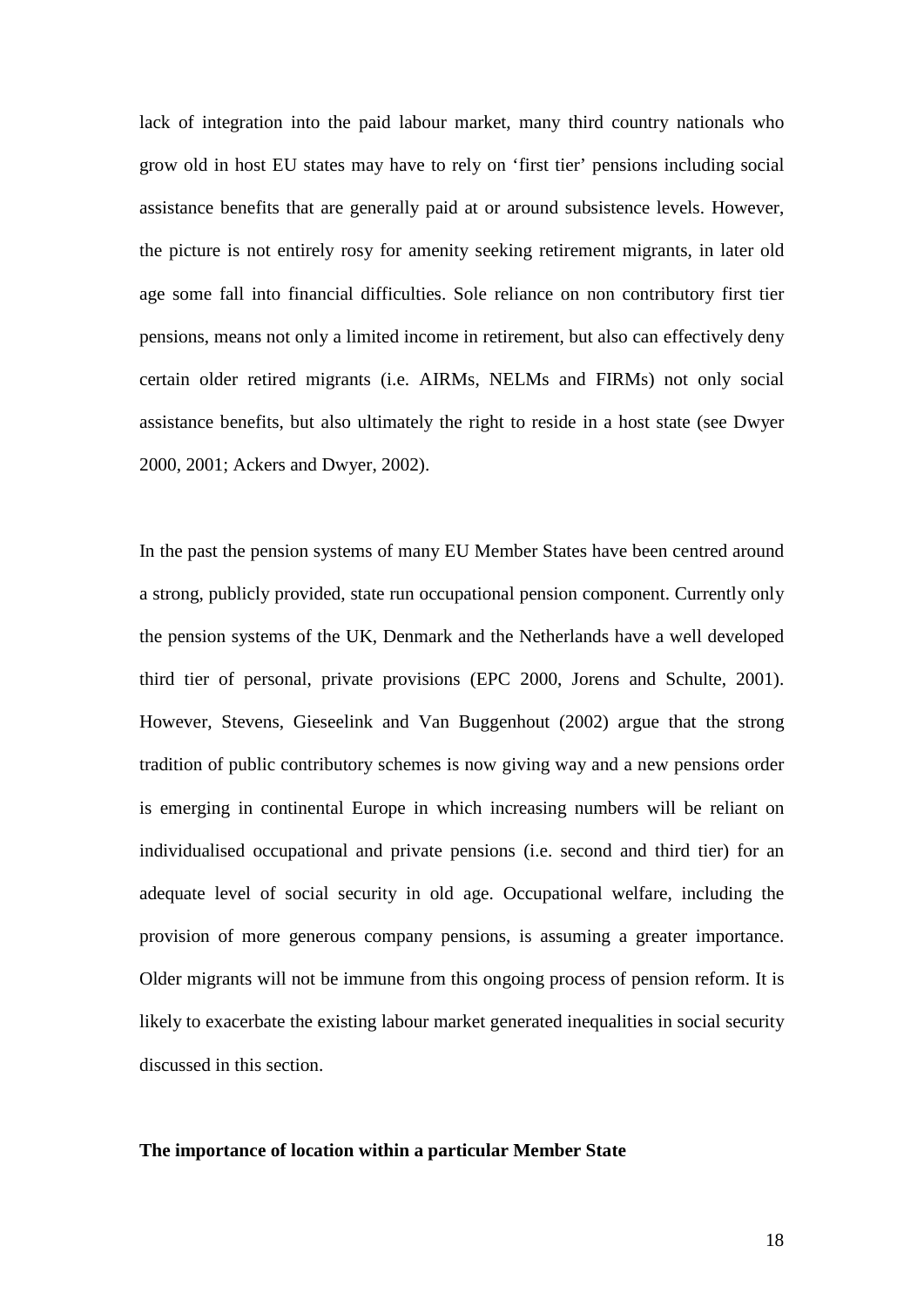At a basic level it has been previously noted that the social security benefits available to all older migrants can vary considerably depending upon the host state in which they are located. This is due to differences in Member States' welfare systems and the operation of the principle of subsidiarity. In terms of the tangible effect that location within a particular Member State has, it is important once again to make a broad distinction between the older EU migrant citizens and older TCN migrants.

#### *Older EU migrants: transferable rights and the management of location?*

Regulation 1408/71 is important for the rights of EULMs in that it allows for the coordination of social security for mobile EU workers. In this very real sense such workers benefit from the ability to effectively transfer and aggregate their contributions to various first tier, state run, earning related pension schemes (Dell'Olio, 2002; Vonk, 2002). The operation of the Regulation is, however subject to a number of important limitations. First, although Article 10 of Regulation 1408/71 makes contributory benefits exportable (in that it removes the need for residence for continued receipt of benefits), social assistance type benefits are not exportable. Second, individual Member States are free to apply national rules that may disadvantage certain migrant workers provided that they do not discriminate on grounds of nationality. Third, differences in the principles that underpin various social security schemes and the ways in which they are administered and calculated in different Member States leads to confusion and many migrant workers do not fully understand their rights. Finally, many second tier occupational pension schemes are not yet co-ordinated and thus not transferable across the EU (Jorens and Schulte,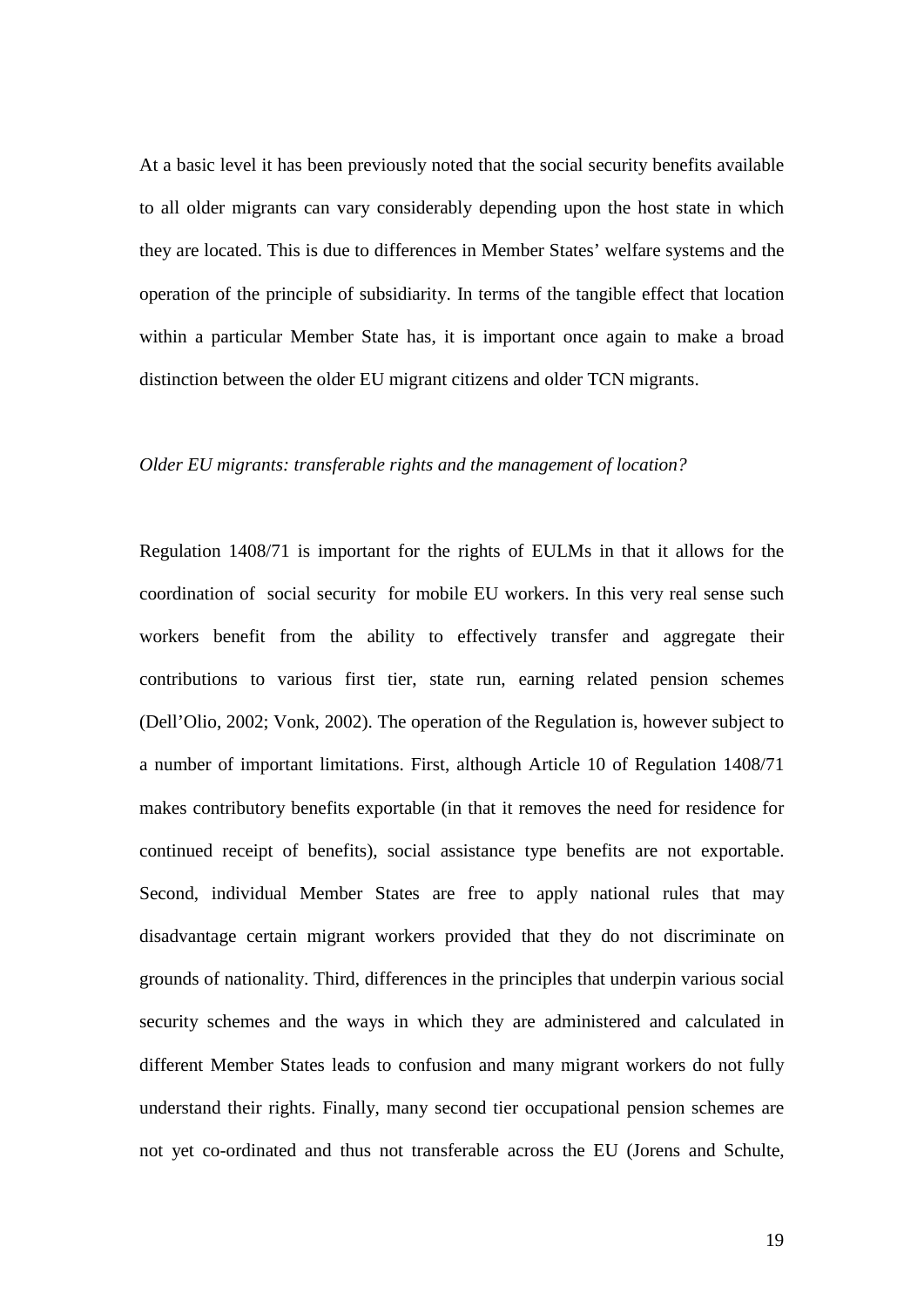2001). Having noted the above limitations it must be stated EULMs are better off than their TCN counterparts (NELMs) who are not covered by regulation 1408/71.

Table 2 and previous discussions have noted that the socio-legal status of amenity seeking retirement migrants (AIRMs) seriously compromises their rights to social assistance benefits when resident abroad. This legal disadvantage is counterbalanced by the fact that many of them are affluent and are able to call on relatively substantial assets and the ability to manage their finances to personal advantage. There is some evidence that past relocations from northern to southern Europe were, in part, motivated by the economic advantages of lower tax regimes and costs of living (Williams, King and Warnes, 1997; Dwyer 2000). Modern banking systems also allow for the easy transfer of money across national boundaries which further diminishes the importance of physical location to their financial wellbeing. Furthermore, FIRMs (with EU citizenship) who wish to relocate to join their children in a host EU state, as ascendant relatives, derive access to the full social security rights enjoyed by EU migrant workers, provided their son or daughter is in paid work.

### *Older third country nationals and the significance of location*

The ways in which individual Member States perceive migration and how they construct a notion of national citizenship has a marked effect on the rights of migrants (Baucöck, 2002). This is especially true in respect of the social security rights of TCNs as they lack the (differentiated) rights that Citizenship of Union guarantees to EU citizens. The residence and social security rights of TCNs are solely dependent on the differing rules of each Member State (Dell'Olio, 2002). Location within a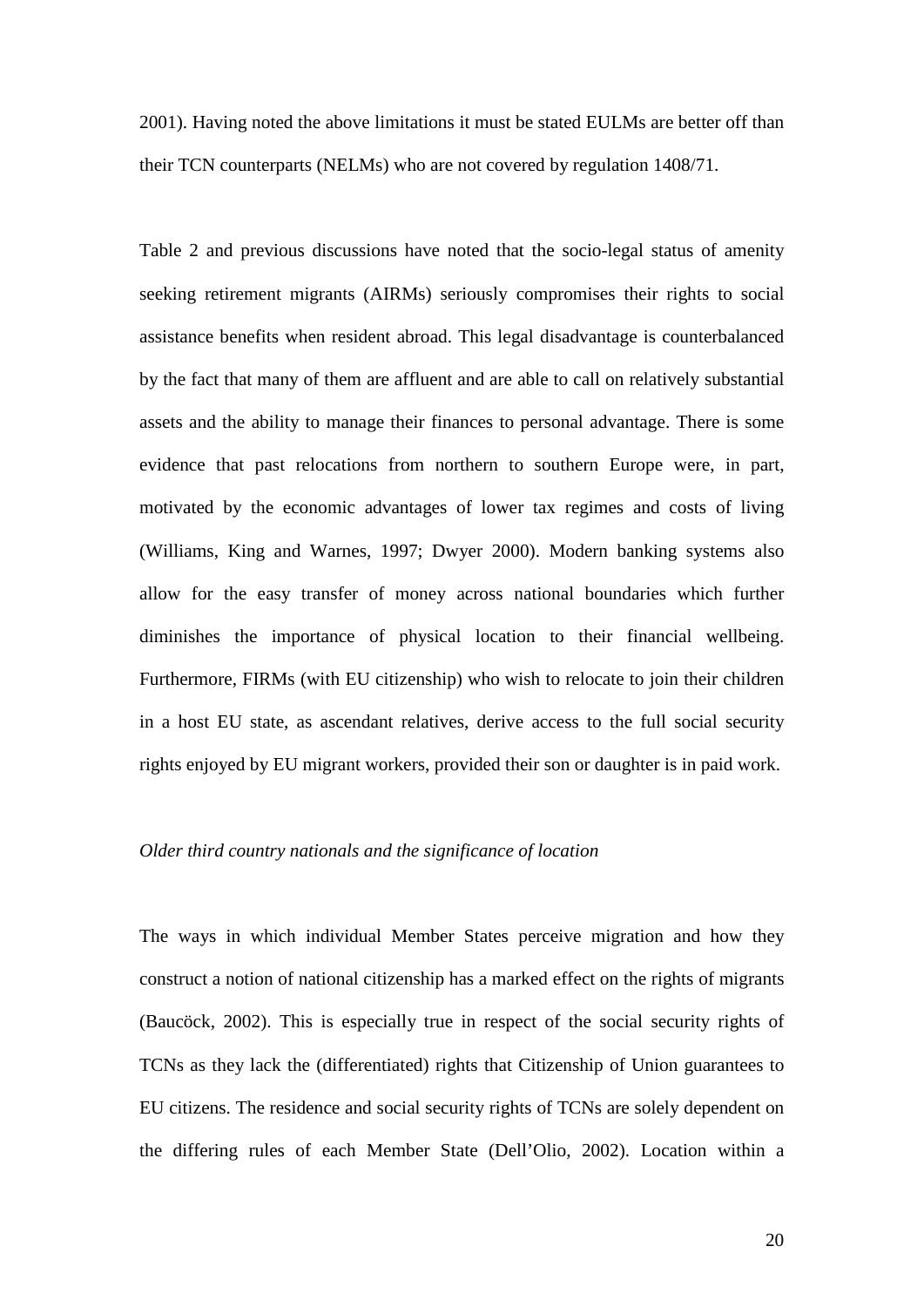particular Member State is, therefore, often vitally important to the wellbeing of older TCN migrants resident across the EU.

The importance of this point is illustrated by Kogan (2003) who discusses the position of ex-Yugoslav labour migrants in Austria and Sweden. Although Yugoslavs have significantly higher unemployment rates in both host countries, compared to nationals, she argues that migrants are more socially integrated and have better welfare rights in Sweden rather than in Austria. This is largely because Sweden has adopted a progressive approach to the increased number of forced migrants arriving to claim asylum in the 1990s. In contrast Austria does not see itself as a country of immigration, but rather is concerned to use temporary 'guestworkers' to plug national labour shortages. Consequently the Austrian state adopts a much more stringent approach in respect of the social security rights available to resident migrants. In many Member States, including Austria, NELMs are caught in a catch 22 situation whereby a person needs to be legally resident to get access to social assistance benefits but in turn the right to legal reside is dependent on a migrant having no recourse to public funds (Brockmann, 2002; Vonk, 2002).

A number of commentators have noted that bilateral agreements between different nation states can have an important impact in delivering social security rights to older NELMS who retire in the EU (Muus, 2001; Schuster and Solomos, 2002; Warnes, 2002). Where such reciprocal agreements exist (to guarantee equality of treatment between nationals of the agreed parties, allow for the aggregation of insurance periods and exportability of benefits), they are of substantial value to particular NELMs older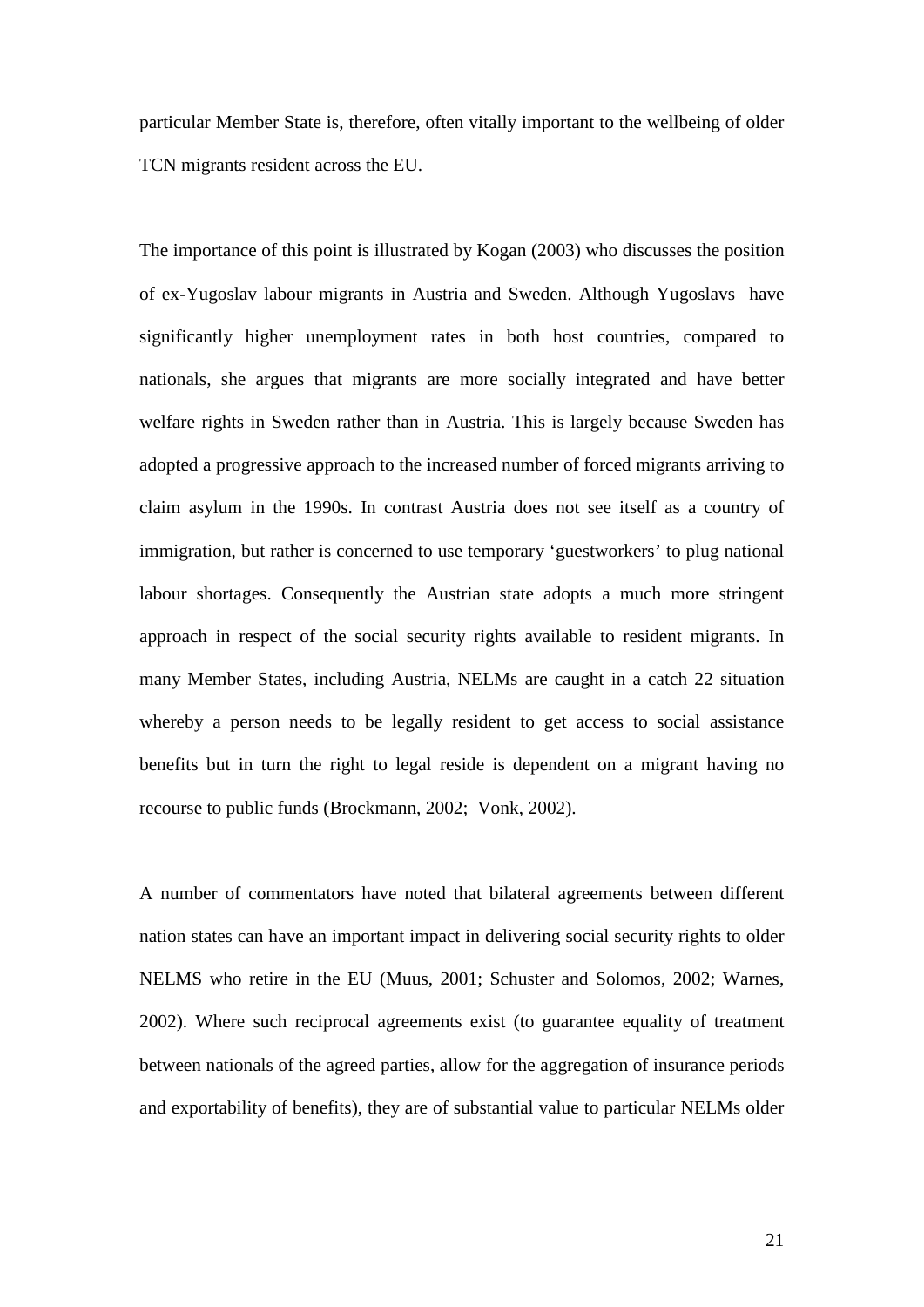migrants, but they still often fall short of agreements made between European states (Vonk, 2002).

When such agreements are lacking, location in a particular state assumes an added importance and the openness of a host state's social security system becomes vital in determining the social security of TCNs in old age. However, in many Member States, the social security rights available to TCNs are currently being diminished rather than enhanced. In the Netherlands new legislation devalues the social security rights of NELMs not covered by bi-lateral agreements (Vonk, 2002). In the UK certain asylum seekers have been stripped of entitlement to welfare (Dwyer, 2004). Other states, notably Austria, Italy and Denmark, have recently elected governments "committed to restricting both new immigration and the rights of settled immigrants" (Baucöck, 2002 :[5](#page-35-1))<sup>5</sup>. When considering older migrant TCNs the use of stratified rights to social security remains an important element in an individual Member State's strategy for the management of migration (Morris, 2001). As such geographic location retains a particular significance for NELMs and OFMs (and any subsequent family joiners) who reside in Europe.

## **Conclusions: towards a 'Social Europe'?**

The population of older migrants resident within the EU is both significant in number and diverse in type. This paper has argued that the social security entitlements of older migrants in the EU are largely dependant on four interlocking factors; migration history, socio-legal status, an individual's previous relationship to the PLM and location within a particular Member State of the EU. The limited capacity of EU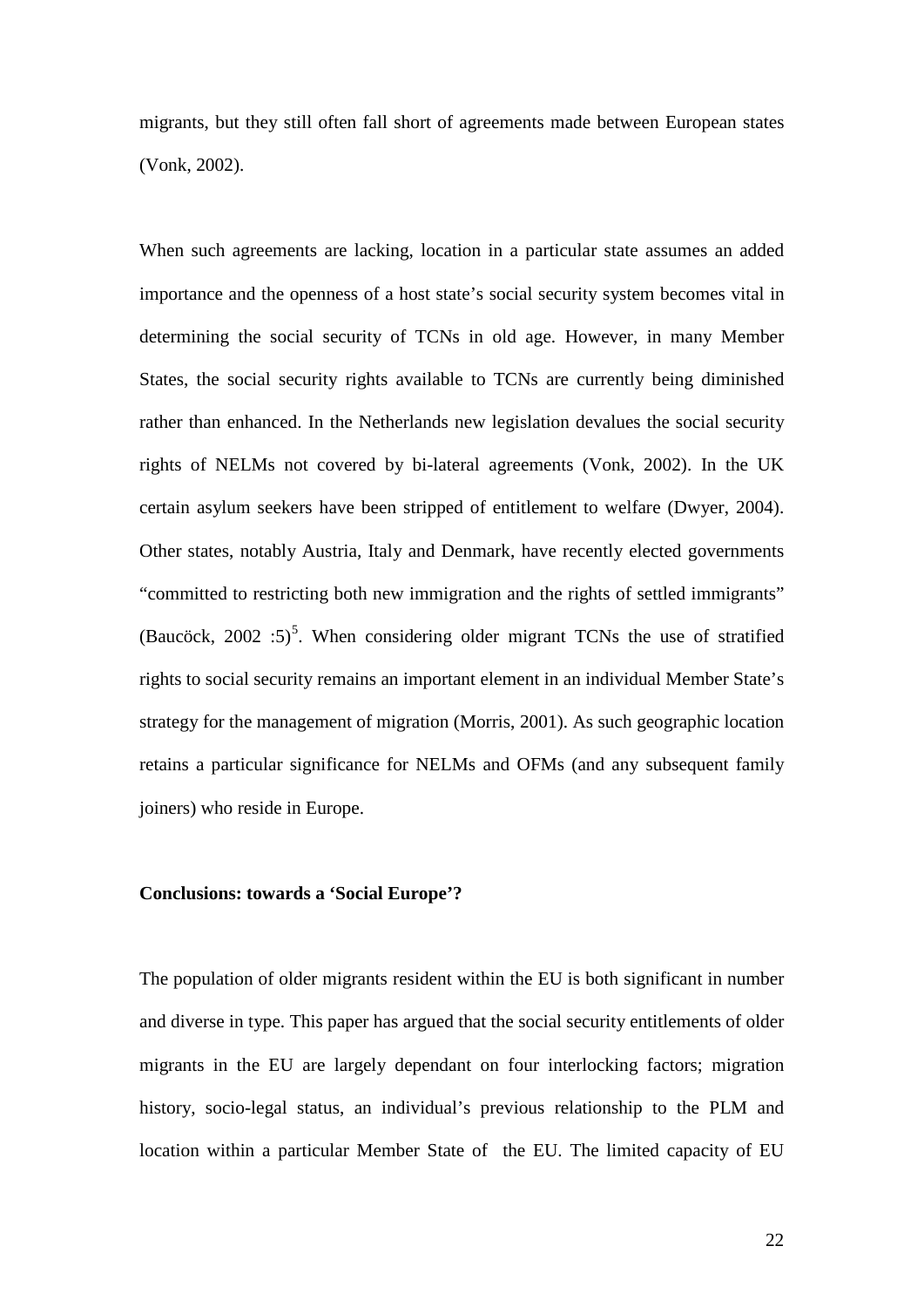citizenship to deliver substantive welfare rights to many older migrants resident within the EU has also been discussed. That said, the social rights conferred on EULMs (a privileged group relative to other less well placed migrants), offer tangible benefits to citizens who grow old in host EU states. The existence of such rights serve to counter assertions that EU citizenship is largely a symbolic rather than a substantial status (rf Weiler, 1998; Klienman 2002).

Migration history, socio-legal status, the world of paid work and geographic location presently combine to deliver substantial rights to welfare that facilitate, for some, wellbeing in retirement. This is not the case for certain other less well placed groups. At present, a good deal of migration, citizenship and welfare policy (at both EU and MS levels), systematically disadvantages many older migrants who are legally resident in Europe. Vonk (2002) argues that if the EU is serious about ensuring an adequate standard of social protection throughout the life-course then it needs to be more robust in establishing substantive rights for all legally resident migrants. First, it should adopt and enforce minimum standards of social protection for asylum seekers. Second, TCNs who are allowed to work in EU Members States should have recourse to a set of minimum rights set out at EU level, guaranteed in respect of their contribution to the economies and social welfare systems of their host state(s). Migration of both TCNs into the EU, and the migration of EU citizens across national borders within the EU, are increasingly a feature of contemporary European life (CEC, 2003b). Given its commitment to free movement, and the need to encourage increased immigration in order to fill skill gaps in the paid labour market, bought about in part by an ageing population, the time is right for the EU to extend the social benefits of European prosperity (currently reserved only for retired migrant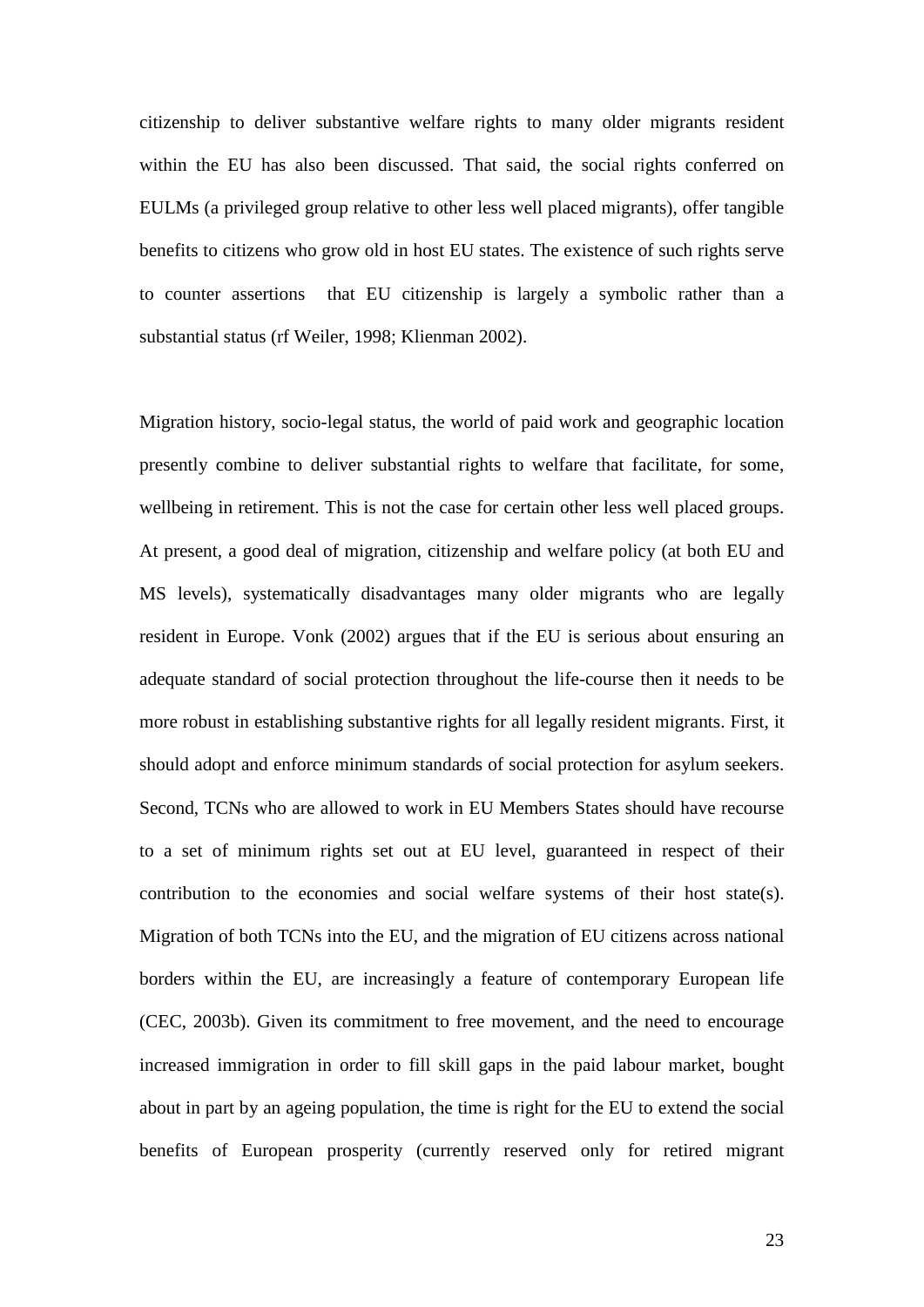community workers i.e. EULMs), to all older migrants who are legally resident within its borders.

The debate about social security in old age has been increasingly Europeanised with mechanisms such as the Open Method of Coordination subjecting national systems of social protection to scrutiny and peer pressure. That said, the EU is still along way from developing a coherent EU system of social security for retired people. The first section of this paper argued that EU input on the debate about financial wellbeing in old age is fragmented and derives from many different institutional actors, each with a particular, and often contradictory agenda. Whilst these development could be understood as the beginning of increased EU involvement in social security matters, a coherent and enforceable communitised policy remains a distant vision. In short, policy at the national level retains a crucial importance for the well-being of older migrant resident in EU. If the EU is truly concerned to combat social exclusion within its borders and develop a substantive notion of European social citizenship it needs to address seriously the social security rights of older migrants. At present they are often sacrificed for the benefit of the EU's economic priorities or in the interests of its Member States.

We recognise that improving the rights of older international migrants is not a high priority on the policy agendas of either the EU or many of its constituent Member States. The popular press across Europe increasingly portrays non EU migrants, as a potential threat to national security and/or a potential drain on finite welfare resources. As many European welfare states undergo the shift towards 'active/Third Way' welfare regimes a qualitative shift has occurred in the key principles that underpin

24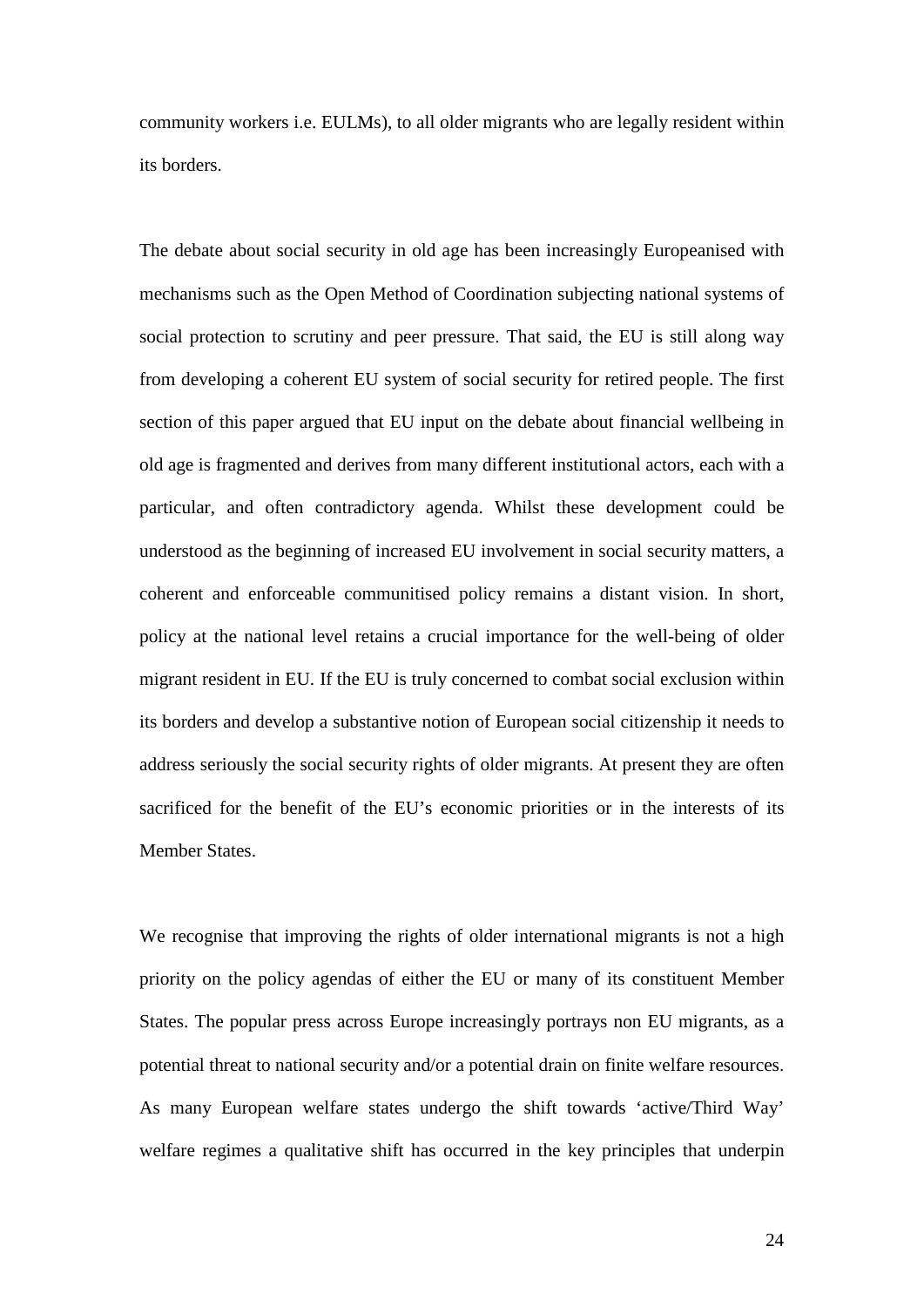access to national collective welfare rights. Notions of need and entitlement have become secondary to issues of claim and contribution. The concept of a social right is increasingly giving way to the idea of 'conditional entitlement' (Dwyer, 2004). In a world where Member States are looking to do less for their own citizens we should not perhaps be too surprised if they choose to downplay or ignore the needs of those that are deemed to be 'outsiders'.

## **Bibliography**

Ackers, H. L. (1998) *Shifting spaces: women, citizenship and migration within the EU,* Bristol: Policy Press

Ackers, H. L. and Dwyer, P. (2004) 'Fixed law, fluid lives', *Ageing and Society,* vol 24 no 3 pp.451-476.

Ackers, H. L. and Dwyer, P. (2002) *Senior citizenship? Retirement migration and welfare in the European union,* Bristol, Policy Press.

Bardasi, E. and Jenkins, J. P. (2002) *Income in later life: work history matters,* Bristol, Policy Press/Joseph Rowntree Foundation.

Baucöck, R. (2002) 'How migration transforms citizenship: international, multinational and transnational perspectives' *IWE Working Paper Series,* no 24, Vienna, Institutionellen Wandel und Europäische Integration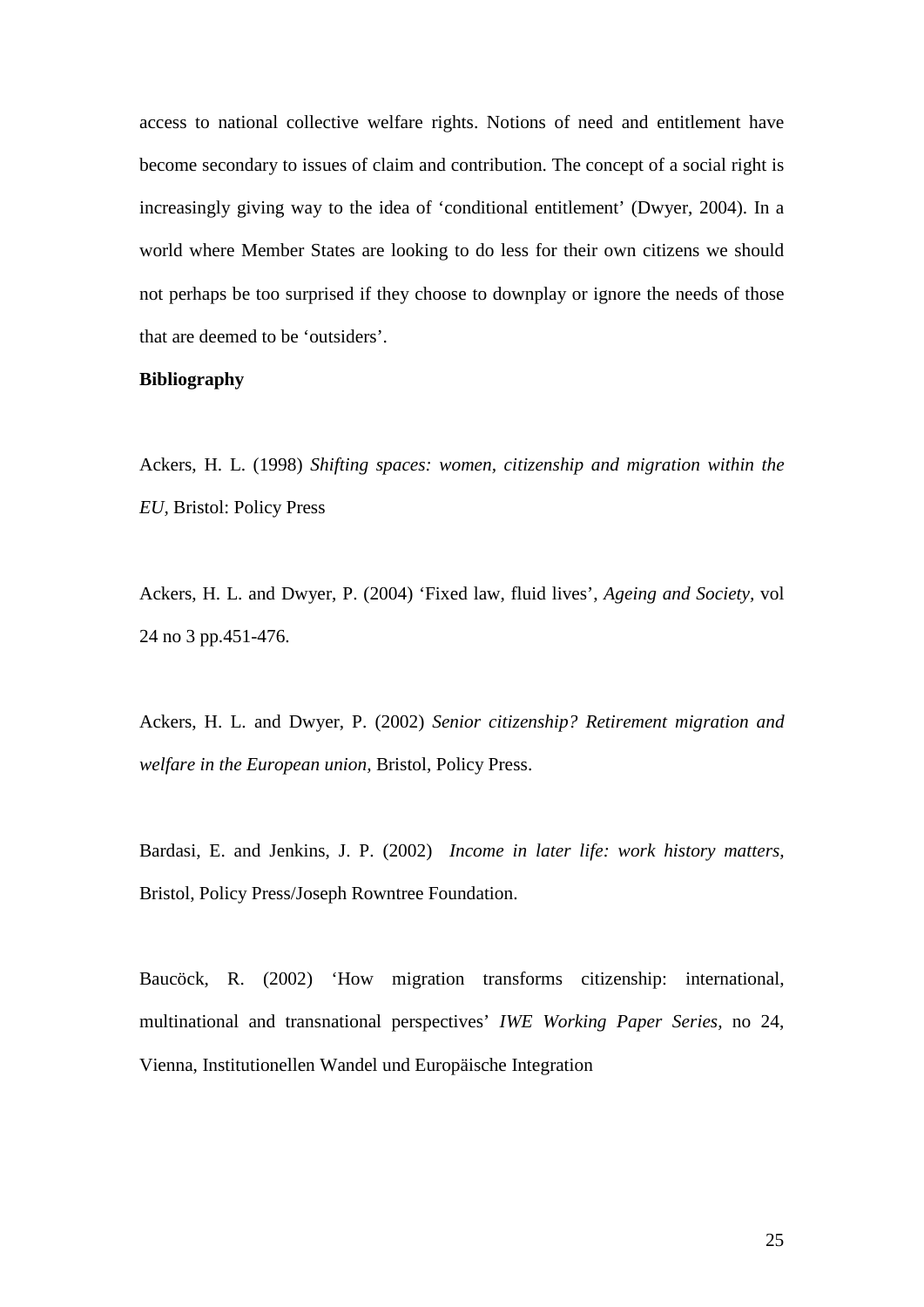Bonoli, G. (1997) 'Classifying welfare states: a two dimension approach', *Journal of Social Policy,* vol. 26 no. 3 pp.351-372.

Brockmann, M. (2002) 'Towards a model of quality of life for older ethnic minority migrants in Germany, Austria and the UK', *European Societies,* vol 4 no 3 285-306.

Brockmann, M. and Fisher, M. (2001) 'Older migrants and social care in Austria', *Journal of European Social Policy,* vol 11 no 4 pp 353-362.

CEC (2003a) *Strengthening the Social Dimension of the Lisbon Strategy: Streamlining Open Coordination in the Field of Social Protection*, Luxembourg: Office for Official Publications of the European Communities.

CEC (2003b) *In brief: the social situation in the European Union,* Brussels, Commission of the European Communities.

CEC (2002) *Streamlining the Annual Economic and Employment Policy Coordination Cycles*, Luxembourg: Office for Official Publications of the European Communities.

CEC (2001a) *The social situation in the European Union,* Luxembourg: Office for Official Publications of the European Communities.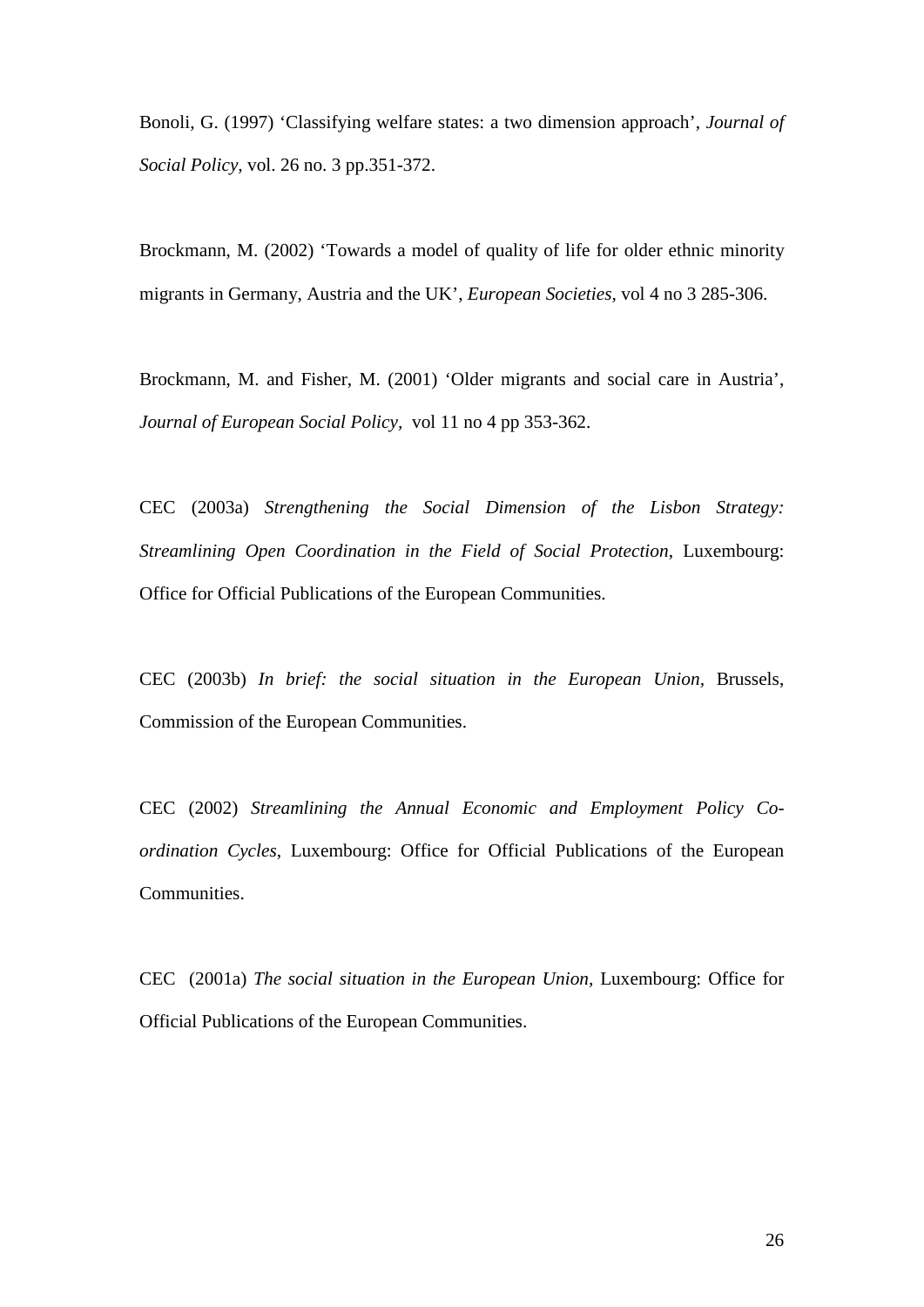CEC (2001b) *Communication from the Commission. Realising the EU's potential; consolidating and extending the Lisbon strategy,* COM (2001) 79 final volume 1 Brussels, Commission of the European Communities.

CEC (2000) *The Future Evolution of Social Protection from A long Term Point of View: Safe and Sustainable Pensions*, Luxembourg: Office for Official Publications of the European Communities.

CEC (1999a) *Towards a Europe for all ages: promoting prosperity and intergenerational solidarity*, COM (1999) 221 final, Brussels: Commission of the European Communities.

CEC (1999b) *A concerted strategy for modernising social protection,* COM 1999347 final, Brussels, Commission of the European Communities.

CEC (1995) *The demographic situation in the European Union,* Luxembourg: Office for Official Publications of the European Communities.

CEC (1990) *The Community charter of the fundamental social rights of workers,*  Luxembourg: Office for Official Publications of the European Communities.

Daykin, C. (1998) 'Complementary pensions in the European Union', pp. 18-23 *Economic Affairs,* March 1998, London: Institute of Economic Affairs.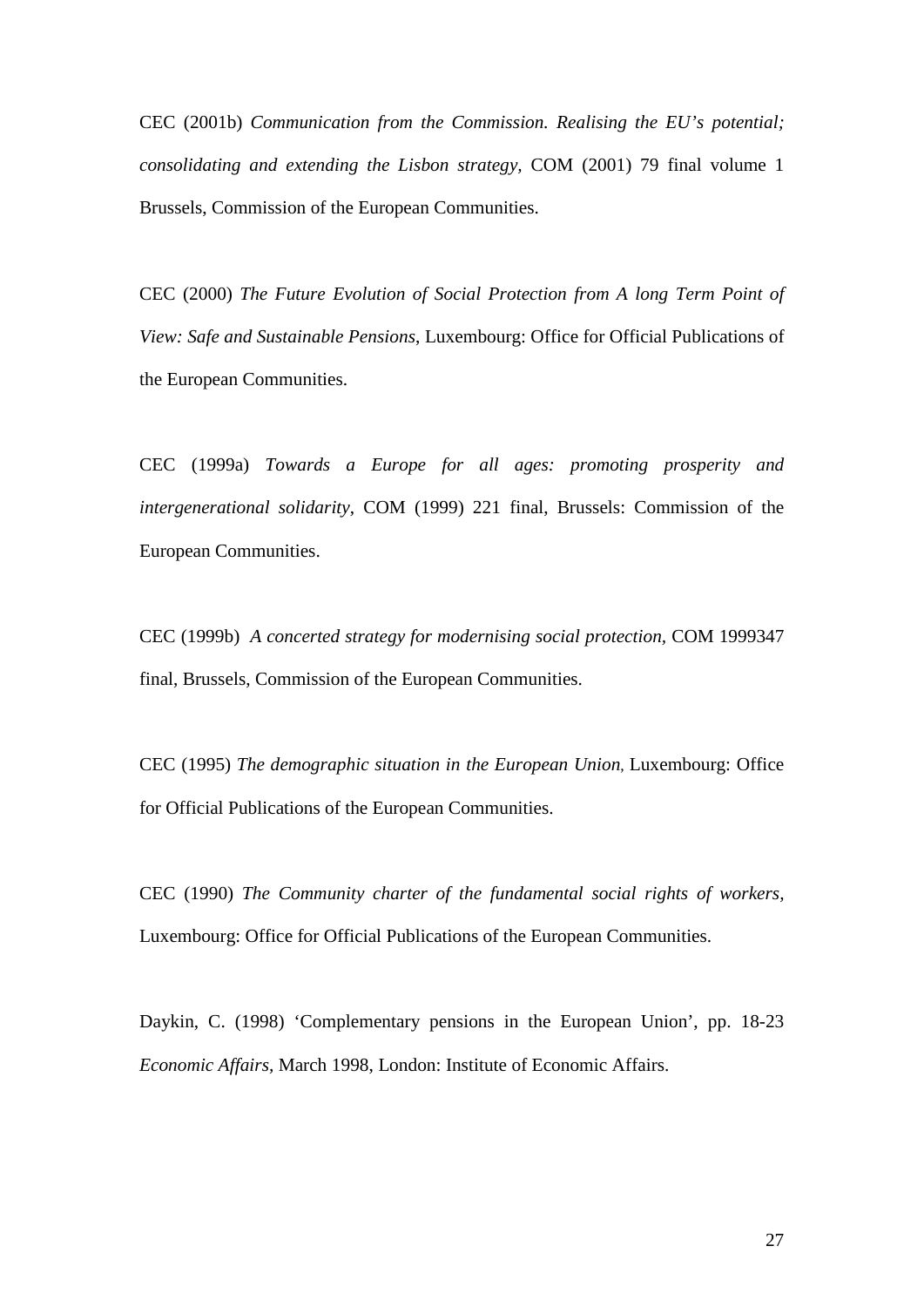Dell'Olio, F. (2002) 'Supranational undertakings and the determination of social rights', *Journal of European Public Policy,* vol 9 no 2 pp 292-310.

Denman, M. (2000) *Pension schemes in the EU Member States: similarities and differences,* London: Eurolink Age.

Dwyer, P. (2004) *Understanding social citizenship: themes and perspectives for policy and practice*, Bristol, Policy Press.

Dwyer, P. (2001) 'Retired EU migrants, healthcare rights and European social citizenship', *Journal of Social Welfare and Family Law,* vol. 23 no. 3 pp.311-327.

Dwyer, P. (2000) 'Movements to some purpose? An exploration of international retirement migration in the European Union', *Education and Ageing,* vol 15 no 3 pp 352-377.

EC/EPC/SPC (2002) *Increasing labour force participation and promoting active ageing,* 6519/02, Brussels, Economic Committee, Economic Policy Committee, Social Protection Committee.

EPC (2001) Budgetary challenges posed by ageing populations, EPC/ECFIN/630-EN final, Brussels, Economic Policy Committee.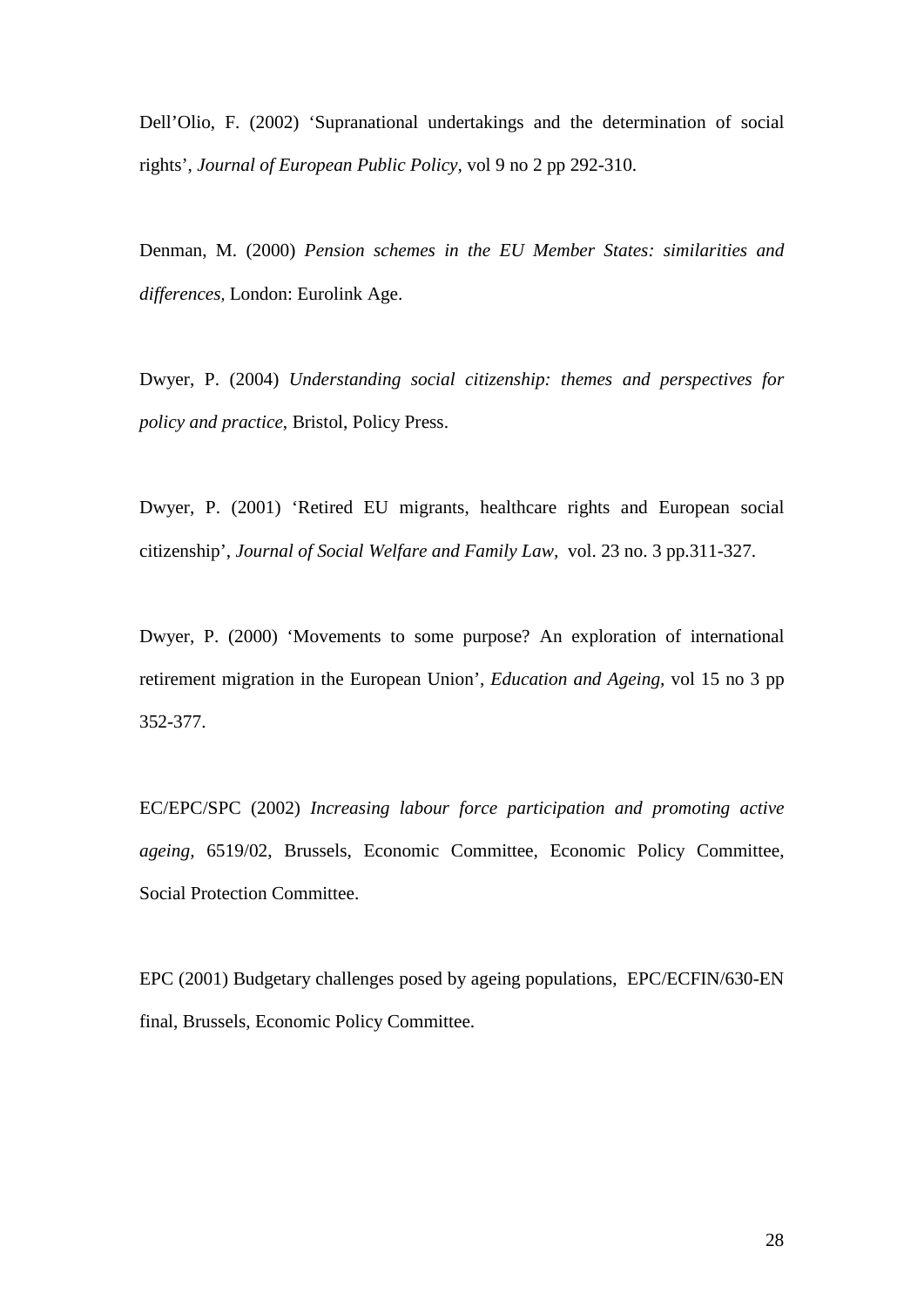EPC (2000) *Progress report to the Ecofin Council on the impact of ageing population on public pension systems*, EPC/ECFIN/581/00-EN FINAL, Brussels, Economic Policy Committee.

EPC/SPC (2003) *Draft Joint Report by the Commission and the Council on Adequate and Sustainable Pensions*, 6527/2/03 Rev 2, Brussels: Economic Policy Committee and Social Protection Committee, 3 March

EPC/SPC (2001) *Quality and Viability of Pensions – Joint Report on Objectives and Working Methods in the Are of Pensions*, 14098/01, Brussels: Economic Policy Committee and Social Protection Committee, 23 November

Eurostat (2002) *European statistics: migration,* Luxembourg, Office of Official Publications of the European Union.

Eurostat (1999) *Regional population ageing of the EU at different speeds up to 2025,* Statistics in Focus theme 1-4/1999, Brussels: Eurostat.

Ginn, J. (2003) *Gender pensions and the lifecourse,* Bristol, Policy Press.

Hantrais, L. (2000) *Social policy in the European Union*, Basingstoke: Macmillan Press Ltd.

Harding, L. (2003) 'German welfare system balks at Florida Rolf', *The Guardian*, 3/10/03 p 19.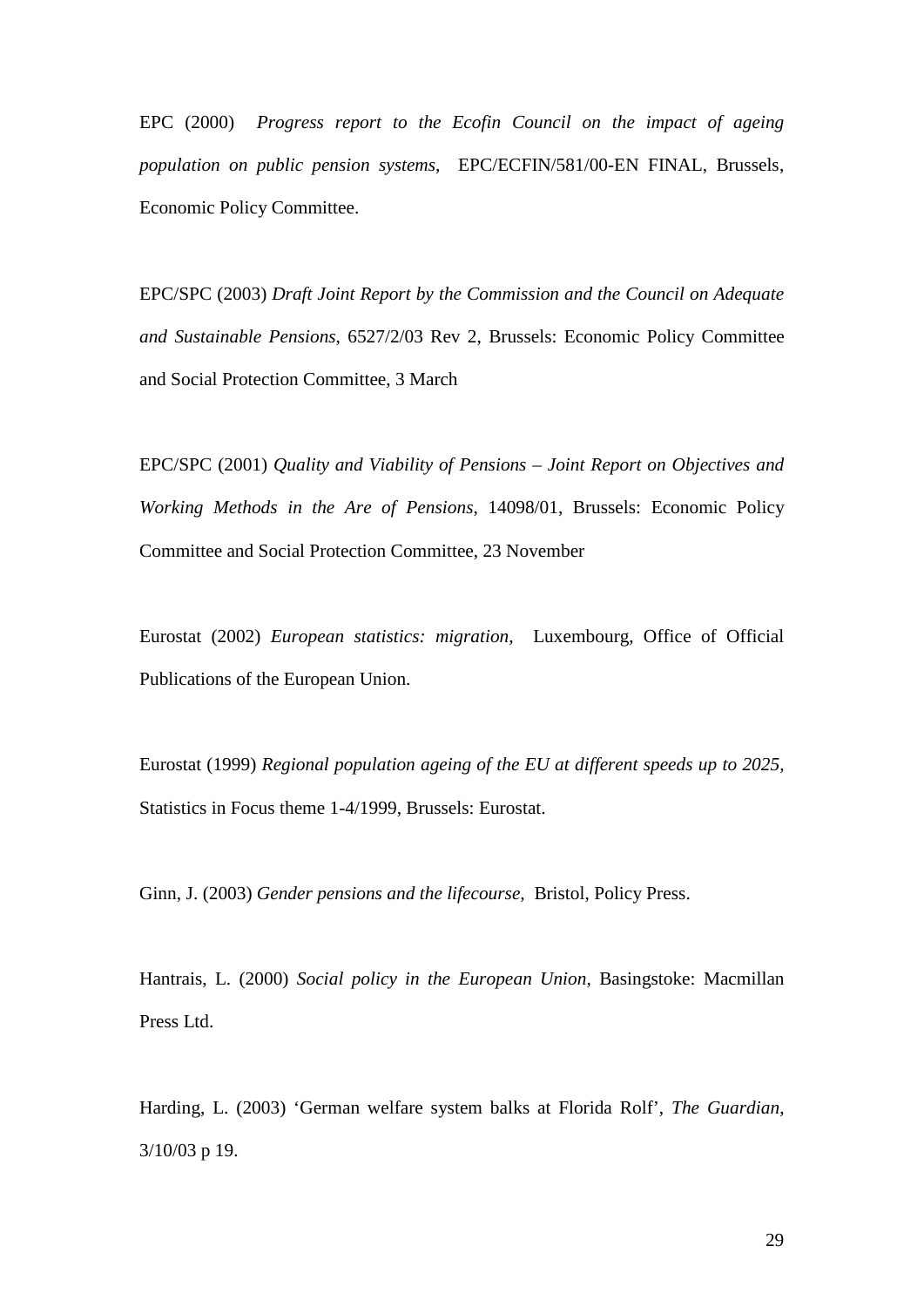Irwin, S. (1999) 'Later life, inequality and social theory', *Ageing and Society*, vol. 19 issue 6 pp. 691- 715.

Jorens, J. and Schulte, B. (2001) 'The implementation of regulation 1408/71 in member states of the European Union' *European Journal of Social Security,* vol 3/3 pp 237-255.

King, R., Warnes, A. M., and Williams, A. M. (2000) *Sunset lives: British retirement migration to the Mediterranean*, Oxford: Berg.

King, R., Warnes, A. M., and Williams, A. M. (1998) 'International retirement migration in Europe', *International Journal of Population Geography,* 4, : 91-111.

Kleinman, M. (2002) *A European welfare state? European Union social policy in context,* Basingstoke, Palgrave.

Knapp, A. and Kremla, M. (2002) *Older refugees in Europe: survey results and key approaches,* Asylkoodination Osterreich, ECRE.

Kogan, I. (2003) 'Ex-Yugoslavs in the Austrian and Swedish labour markets: the significance of the period of migration and the effect of citizenship acquisition', *Journal of Ethnic and Migration Studies,* vol 29 no 4 pp 595-622.

Levitas, R. (1998) *The inclusive society? Social exclusion and New Labour*, Basingstoke: Macmillan.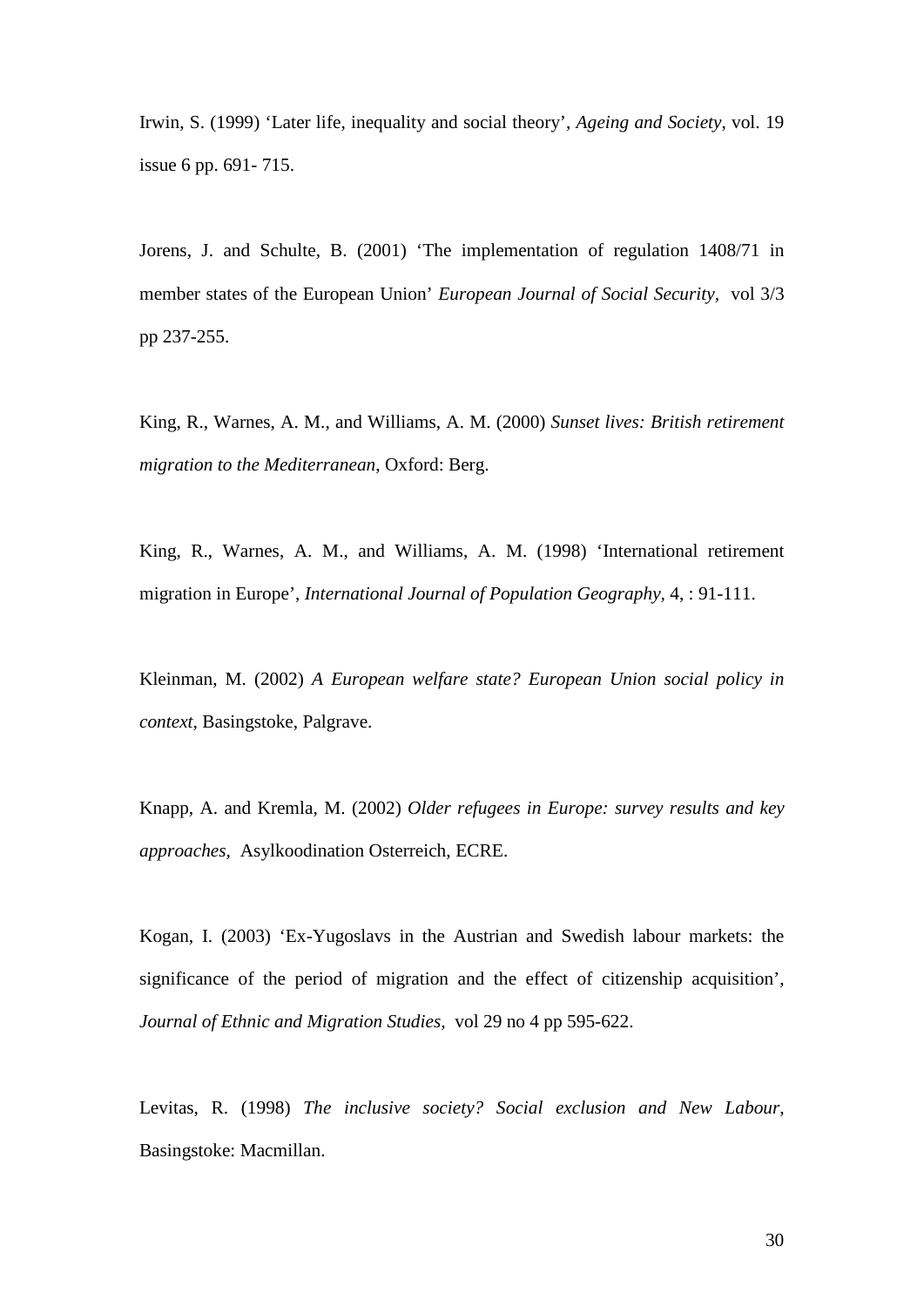Mann (2001) *Approaching retirement: social divisions, welfare and exclusion,*  Bristol, Policy Press.

Menz, G. (2002) 'Patterns of EU labour immigration policy: national initiatives and European responses', *Journal of Ethnic and Migration Studies,* vol 28 no 4 723-742.

Morris, L. (2001) 'Stratified rights and the management of migration: national distinctiveness in Europe', *European Societies,* pp 387-411.

Muus, P. (2001) 'International migration and the European Union, trends and consequences', *European Journal on Criminal Policy and Research,* vol 9 pp 31-49.

OECD (2000) *Reforms for an ageing society,* Paris, Organisation for Economic Cooperation and Development.

Presidency Conclusions (2000) Lisbon European Council, 23/24 March 2000, www.http://ue.eu.int/Newsroom/LoadDoc.asp?BID=77&DID=60917&from=&LAN  $G=1$ 

Presidency Conclusions (1999) Cologne European Council, 3/4 June 1999 available at www.http://europa.eu.int/council/off/conclu/june99\_en.htm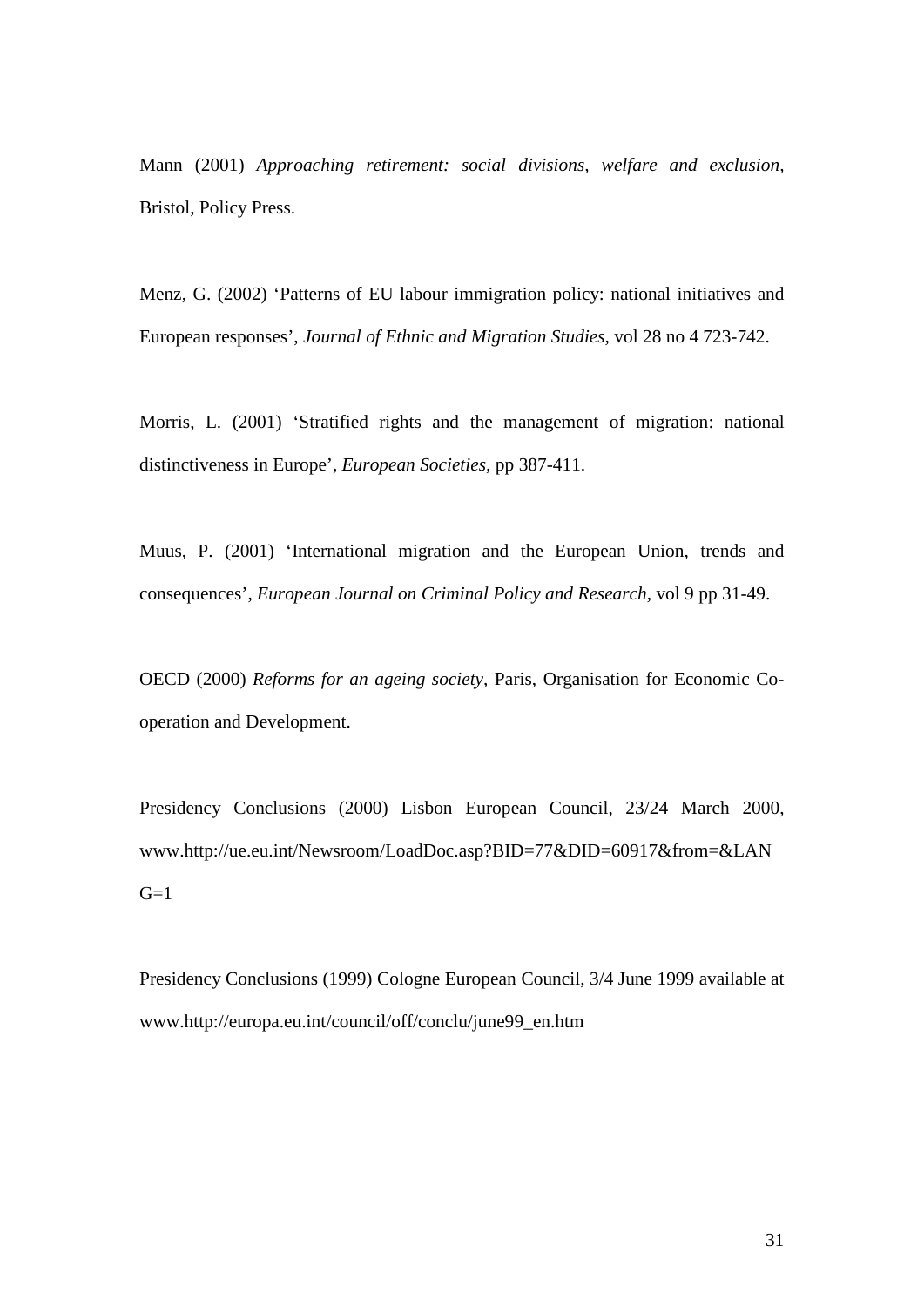Radaelli, C (2003) *The Open Method of Coordination: A New Governance Architecture for the European Union?*, Preliminary Report 2003:1, Stockholm: Swedish Institute for European policy Studies.

Reich, N. (2001) 'Union citizenship – metaphor or source of rights', *European Law Journal,* vol 7 no 1 pp 4-23.

Sales S. (2002)'Migration policy in Europe: contradictions and continuities', pp. 151 170 in Sykes, R. et al [eds] (2002) *op cit.*

Schmitter, P. C. and Bauer, M.W. (2001) 'A modest proposal for expanding social citizenship in the European Union, *Journal of European Social Policy,* vol 11 no 1 pp 55-65.

Schuster, L. and Solomos, J. (2002) 'Rights and wrongs across European borders: migrants, minorities and citizenship', *Citizenship Studies,* vol 6 no 1 pp37-54.

Stevens, Y., Gieseelink, G, and Van Buggenhout (2002) 'Towards anew role for occupational pensions in continental Europe: elements and techniques of solidarity used within funded occupational pension schemes', *European Journal of Social Security,* vol 4/1 pp 25-53.

Thorogood, D. and Winquist K. (2003) *Women and men migrating to and from the European Union* Statistics in Focus*,* Population and Social Conditions: Theme 3 – 2/2003, Eurostat, European Communities.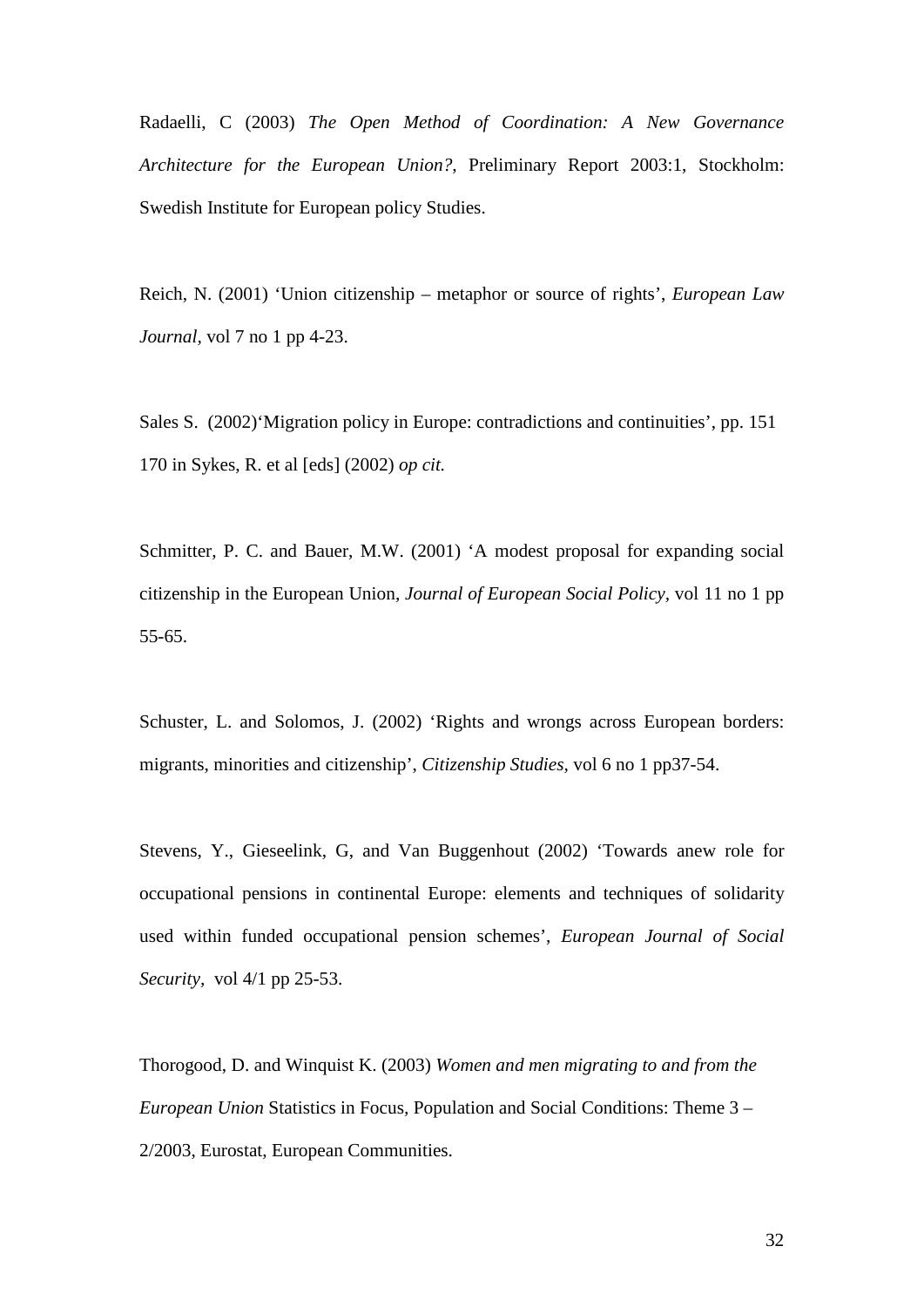Titmuss, R. M. (1958) 'The social division of welfare', pp 34 – 55 in *Essays on the welfare state,* London: Allen and Unwin, now reprinted in Alcock, P., Glennester, H., Oakley, A. and Sinfield, A. (eds.) (2001) *Welfare and well-being. Richard Titmuss's contribution to social policy,* Bristol: Policy Press.

Vonk, G. ( 2002) 'Migration, social security and the law: some European dilemmas', *European journal of Social Security,* vol 3/4 pp315-332.

Warnes, A. M., Friedrich, K., Kellaher, L. and Torres, S. (2004) 'The diversity and welfare of older migrants in Europe'*, Ageing and Society,* vol 24 no 3 pp.307-326.

Warnes, A. M. (2002) 'The challenge of intra-union migration to social Europe', *Journal of Ethnic and Migration Studies*, vol 28 no. 1 pp 135-152.

Weiler, J. (1998) 'European citizenship, identity and differentity,' Introduction in La Torre, M. (1998) [ed.] *European Citizenship an Institutional Challenge,* The Hague, Kluver Law International.

Williams, A. M., King, R. and Warnes, T. (1997) 'A place in the sun: international retirement migration from northern to southern Europe', *European Urban and Regional Studies,* vol. 4 no. 2 pp. 115-134.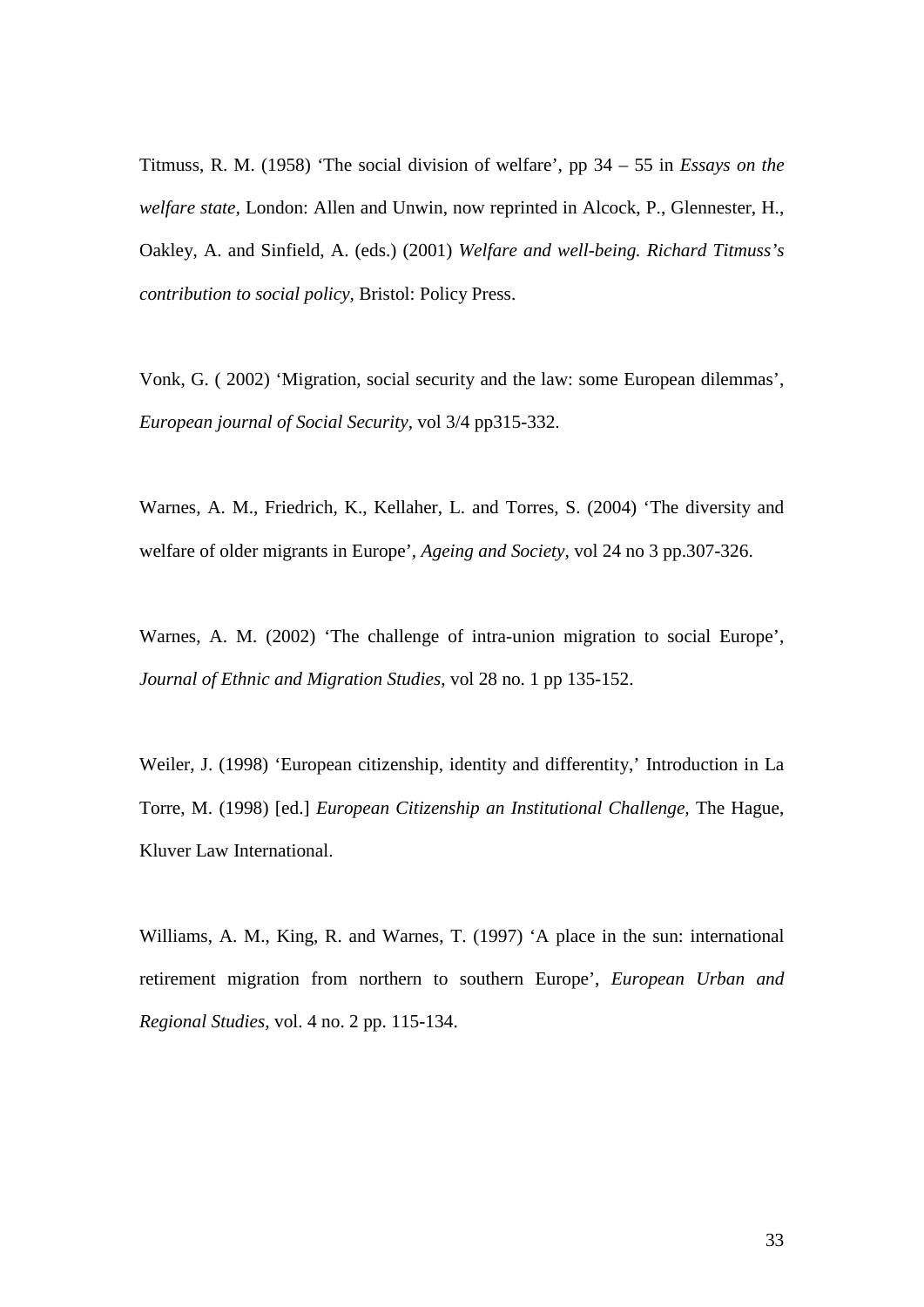<span id="page-34-0"></span><sup>1</sup> The notion of European Citizenship was established in Article 8 EC (now Article 17 EC) which states,

- *1. Citizenship of the Union is hereby established. Every person holding the nationality of a Member State shall be a citizen of the Union.*
- *2. Citizens of the Union enjoy the rights conferred by this treaty and shall be subject to the duties imposed thereby.*

The content and extent of these EU citizenship rights are laid out in Articles 18-21 EC. They can be summarised as follows: the right to move and reside freely in the EU; the right to vote and to be a candidate in both municipal and European level elections; the right to claim diplomatic protection under the authority of another Member State, and the right to petition the European Parliament.

<span id="page-34-1"></span><sup>2</sup> We are referring here only to those migrants in both groups who hold the status of EU citizen. The rights of TCNs in relation to residence and social welfare in the EU are governed by the often highly restricted rules of individual Member States.

<span id="page-34-2"></span><sup>3</sup> Retired EU labour migrants are able to access the same rights to welfare as a national of their host Member State under Directive 68/360 (OJ Sp. Ed. 1968 No. L257/13).